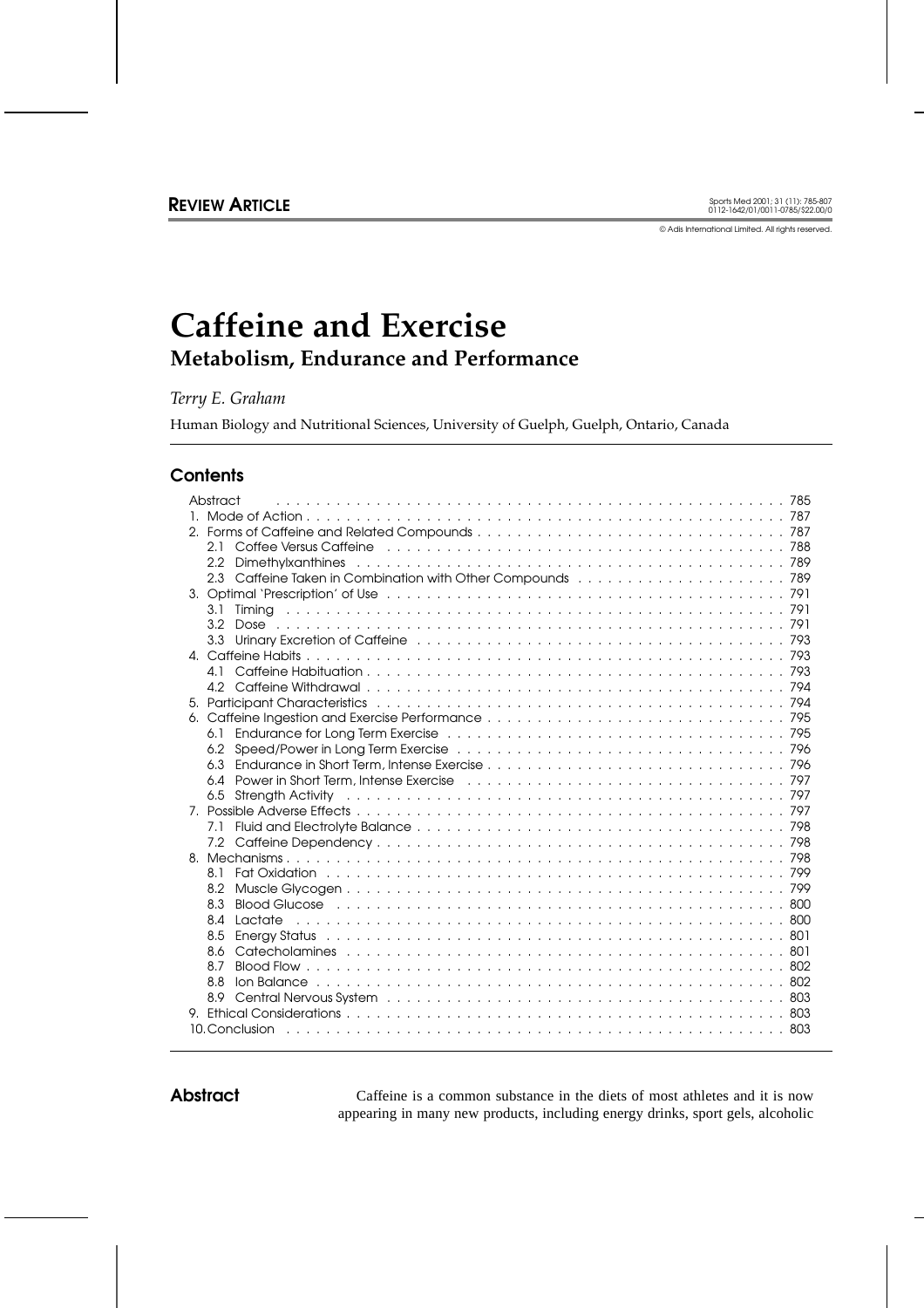beverages and diet aids. It can be a powerful ergogenic aid at levels that are considerably lower than the acceptable limit of the International Olympic Committee and could be beneficial in training and in competition. Caffeine does not improve maximal oxygen capacity directly, but could permit the athlete to train at a greater power output and/or to train longer. It has also ben shown to increase speed and/or power output in simulated race conditions. These effects have been found in activities that last as little as 60 seconds or as long as 2 hours. There is less information about the effects of caffeine on strength; however, recent work suggests no effect on maximal ability, but enhanced endurance or resistance to fatigue. There is no evidence that caffeine ingestion before exercise leads to dehydration, ion imbalance, or any other adverse effects.

The ingestion of caffeine as coffee appears to be ineffective compared to doping with pure caffeine. Related compounds such as theophylline are also potent ergogenic aids. Caffeine may act synergistically with other drugs including ephedrine and anti-inflammatory agents. It appears that male and female athletes have similar caffeine pharmacokinetics, i.e., for a given dose of caffeine, the time course and absolute plasma concentrations of caffeine and its metabolites are the same. In addition, exercise or dehydration does not affect caffeine pharmacokinetics. The limited information available suggests that caffeine non-users and users respond similarly and that withdrawal from caffeine may not be important. The mechanism(s) by which caffeine elicits its ergogenic effects are unknown, but the popular theory that it enhances fat oxidation and spares muscle glycogen has very little support and is an incomplete explanation at best. Caffeine may work, in part, by creating a more favourable intracellular ionic environment in active muscle. This could facilitate force production by each motor unit.

Numerous review articles<sup>[1-7]</sup> have addressed caffeine and its influence on exercise capacity. To avoid repeating material covered in these articles, this review generally considers recent (i.e the last 5 years) findings only. In addition, possible underlying mechanisms of caffeine action are examined, how characteristics of individual athletes could alter responses to caffeine are discussed, and areas where further studies are required have been identified. Caffeine use by the general population has not been considered.

Humans have a very long history of consuming caffeine;[5,8-10] it is the most commonly consumed drug in the world and the health risks are minimal. Perkins and Williams<sup>[11]</sup> provided an excellent, brief overview of the research history of caffeine in the exercise sciences. They pointed out that, over a century ago, there were formal, scientific reports regarding the ergogenic properties of caffeine. During the ensuing decades, renowned workers such as Meyerhof and Hill examined the effects of caffeine on muscle *in vitro*, and leading scientists including Boje, Asmussen and Margaria examined its effects in exercising humans.[11] Perkins and Williams[11] also documented that the current issues regarding caffeine use in competitive sport are not new: in 1939, Boje recommended that caffeine be banned from use in athletic competition, and caffeine has been forbidden or controlled at various times by various sports' organisations over the last 40 years. In their review in 1962, Weiss and Laties[12] made insightful comments, which would not be out of place today, regarding concerns about the use of drugs for enhancing performance. They credited Rivers and Webber for publishing the first wellcontrolled study with suitable controls and placebo administration in 1907. As with so many investigators at that time, Rivers and Webber participated in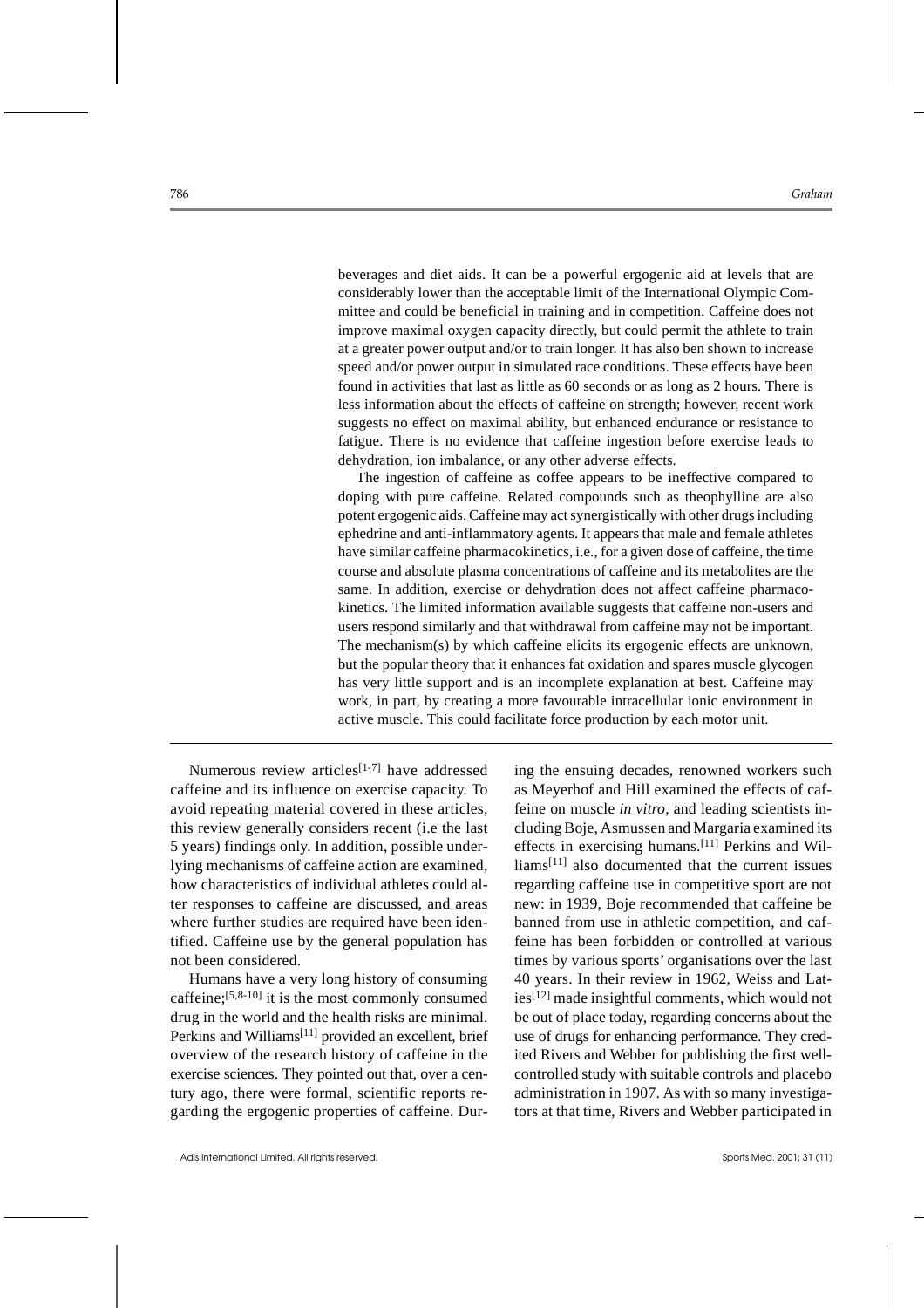their own study. They used a 'Mosso ergometer' to quantify the work done in pulling a weight with a finger and found that caffeine 500mg increased work output.[12]

Today, with so many high profile drugs available, why should one address caffeine? It can be a very powerful ergogenic aid and it could be useful to athletes in a wide range of activities involving aerobic endurance, strength and/or reaction time. It may be highly beneficial, not only during competition, but also for increasing endurance in training sessions. Caffeine is readily available both in foods and as an inexpensive, over-the-counter drug. It is a legal, socially acceptable drug. In some competitive sports it is not banned, and in others it is controlled or tolerated to a very high level. As with most other drugs, it is impossible to obtain statistics documenting the frequency of caffeine use in sports. However, in 1993, a large survey of Canadian teenagers reported that 27% of respondents had used caffeine in the last year for the specific purpose of enhancing athletic performance.<sup>[13]</sup>

#### **1. Mode of Action**

Physiological concentrations of caffeine are normally less than  $70 \text{ \mu}$   $\mu$ . plasma concentrations of 20 to 50 µmol/L are common. However, the concentrations employed in most *in vitro* investigations ranged from 500 to 5000 µmol/L. The physiological significance of such studies is not clear. While several modes of action for caffeine have been identified, the only one that is important, within the physiological concentration range of caffeine, is inhibition of adenosine receptors. Caffeine is very similar in structure to adenosine and can bind to cell membrane receptors for adenosine, thus blocking their action. Adenosine receptors are found in most tissues, including the brain, heart, smooth muscle, adipocytes and skeletal muscle (although the nature of these receptors in skeletal muscle is poorly understood). The ubiquitous nature and varied types of adenosine receptor facilitates caffeine simultaneously affecting a variety of tissues, resulting in a wide range of often interacting responses. This issue is not discussed in detail here, since it has received much attention in other publications.[14-18] Nonetheless, such interacting responses complicate the ability to establish which tissues are affected (and which responses occur) first, and which are critical to the ergogenic nature of caffeine.

Caffeine may also have intracellular actions, but it is not clear whether these are direct effects on enzymes or due to post-receptor events. In addition, caffeine is known to stimulate the secretion of adrenaline (epinephrine). This response could produce a number of secondary metabolic changes that could promote an ergogenic action. It also creates a situation in which it is difficult to attribute any one response to an action of caffeine on a specific tissue. For example, an apparently straightforward response, such as increasing adrenaline levels, could be due to stimulation of various brain areas, direct stimulation of the adrenal medulla, or a reaction to cardiovascular changes induced by caffeine. One can study animal models and individual tissues in isolation, but the responses one observes in an integrated organism could be very different. In this review, attempts are made to concentrate, in an integrated fashion, on the responses of humans to physiological doses of caffeine.

### **2. Forms of Caffeine and Related Compounds**

Coffee, tea and other caffeine-containing beverages $[9,10]$  are consumed by most adults in the world. In some countries, children<sup>[9,10]</sup> and even infants<sup>[19]</sup> ingest caffeine-containing beverages and foods. In general, society would not approve of a young athlete using a steroid drug or a stimulant, but we do not react negatively to anyone drinking coffee, tea or a cola beverage. Despite caffeinated beverages being a common element in our food, caffeine is not a typical nutrient and is not essential for health. Furthermore, the commercial world is rapidly changing and expanding the availability of caffeine to all ages. There are now energy drinks and gels that are promoted for their caffeine content. Similarly, a wide range of bottled waters and even alcoholic beverages that contain caffeine are now sold.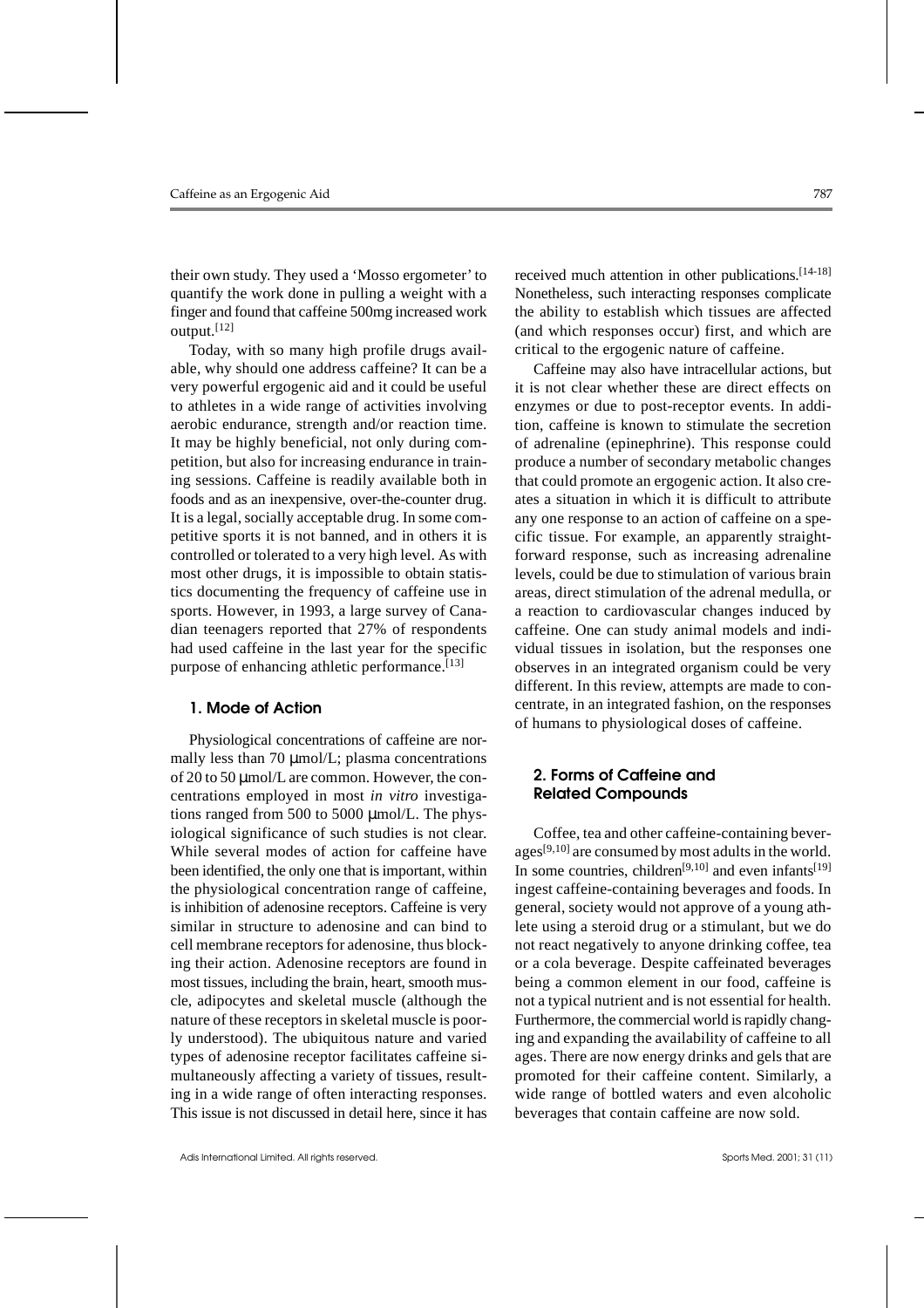At what point should caffeine be classified as a drug? To move further into this transition from a common component of our food, to a drug being added or taken for a particular purpose, there are several over-the-counter medications containing from 30 to 100mg of caffeine. These include cold remedies, diuretics, weight loss products, and preparations to help people stay awake. Some of these are referred to as nutraceuticals and/or natural health products. But, how or where do we draw a line? Which are drugs and which are normal components of an individual's diet? Is there a difference between obtaining a potentially ergogenic dose of caffeine from coffee, a cold remedy, a 'wake up' tablet, or a suppository? Are such commercially synthesised forms of caffeine different from the same amount of caffeine ingested in tablets prepared from 'natural'extracts of coffee, tea, mate or guarana?

Many reviews provide lists of the caffeine contents of beverages, foods and medications,[5,8-10] and it is redundant to reproduce such a list here. The main sources of caffeine are coffee, tea, mate, guarana, and soft drinks. The amount of caffeine in products, foods and beverages varies from country to country depending on factors such as marketing regulations and preparation.[9,10,20] For example, the caffeine content of coffee varies widely depending on the type of bean, method of coffee preparation, and social traditions of brewing techniques.

#### 2.1 Coffee Versus Caffeine

Does the form in which caffeine is ingested influence the effects? A few studies of endurance exercise<sup>[21-25]</sup> have used decaffeinated coffee or regular coffee (or decaffeinated coffee plus caffeine) and then interpreted the results in terms of caffeine administration (see table I). One study<sup>[26]</sup> compared these different regimens in high quality runners who ran to voluntary exhaustion at a pace similar to their best time for 10km. As expected, caffeine enhanced their endurance from 32 minutes in the placebo condition to 41 minutes, but ingestion of regular coffee had no impact. Differences in caffeine absorption could not explain the findings, since times to peak plasma caffeine concentrations and the actual caf-

| Reference                          | Participants                            | Solution                                     | Caffeine dose <sup>a</sup> Protocol <sup>b</sup> |                                                        | Key results <sup>c</sup>                                                                                |
|------------------------------------|-----------------------------------------|----------------------------------------------|--------------------------------------------------|--------------------------------------------------------|---------------------------------------------------------------------------------------------------------|
| Costill et al. <sup>[22]</sup>     | 7 M. 2 F                                | Decaf $\pm$ caf                              | 300mg; (M<br>4.4, F.5.8                          | 80% max to exh                                         | Endurance (min): decaf 75.5; caf<br>$90.2^{\degree}$                                                    |
| Butts & Crowell <sup>[25]</sup>    | 13 M, 15 F                              | $Decaf + caf$                                | 300mg; (M<br>4.0, F.5.1                          | 75% max to exh                                         | Endurance (min): decaf M 67.7; caf<br>M 68.5; decaf F 59.9; caf F 68.5                                  |
| Casal & Leon <sup>[24]</sup>       | 9 M                                     | $Decaf + caf$                                | $400$ mg; $(6.0)$                                | 75% for 45 min                                         | FFAs. RER not different                                                                                 |
| Wiles et al. $[23]$                | Protocol (a) 18 M;<br>protocol (b) 10 M | Decaf: reg cof                               | $\approx$ 200mg:<br>$(2-2.5)$                    | Simulated 1500m run                                    | Total time (sec): decaf 290; reg cof<br>286 <sup>*</sup> ; last min (km/h): decaf 22.9;<br>reg cof 23.5 |
| Trice & Haymes <sup>[21]</sup> 8 M |                                         | $Decaf + caf$                                | 5 mg/kg                                          | Intermittent ex (1 min ex/1<br>min rest) at 85-90% max | Endurance (min): decaf 61.3; caf<br>$77.5^{\degree}$                                                    |
| Graham et al. <sup>[26]</sup>      | 9 M                                     | Decaf: decaf<br>$+$ caf; reg cof;<br>caf; pl | 4.45 ma/ka                                       | 85% max to exh                                         | Endurance (min): decaf 32; decaf +<br>caf 32; reg cof 32; pl 31; caf 41;<br>caf > all others)           |

**Table I.** A summary of studies that generally compared the ergogenic effects of caffeine with those of decaffeinated coffee

a The caffeine dose was often given as an absolute dose. In these cases, the approximate dose in mg/kg is estimated and presented in parentheses. In 2 studies, men and women received the same absolute dose, resulting in women receiving a substantially larger dose in mg/kg. In 1 study,<sup>[23]</sup> the administered solution was 3g of instant coffee; the amount of caffeine administered was therefore estimated.

b The exercise was described as a percentage of maximal oxygen uptake and, in most studies, participants exercised to voluntary exhaustion. In 1 study,<sup>[23]</sup> participants in protocol (a) ran a simulated 1500m race as fast as possible; in protocol (b), speed was controlled until approximately the last min (400m), during which participants ran as hard as possible.

c In Costill et al.<sup>[22]</sup> data for men and women were not tested separately; in Butts & Crowell,<sup>[25]</sup> data for the 2 genders were not combined. **caf** = pure caffeine; **decaf** = decaffeinated coffee; **ex** = exercise; **exh** = voluntary exhaustion; **F** = female; **FFA** = free fatty acid; **M** = male; **pl** = placebo; **reg cof** = regular coffee; **RER** = respiratory exchange ratio; \* indicates that the difference was significant.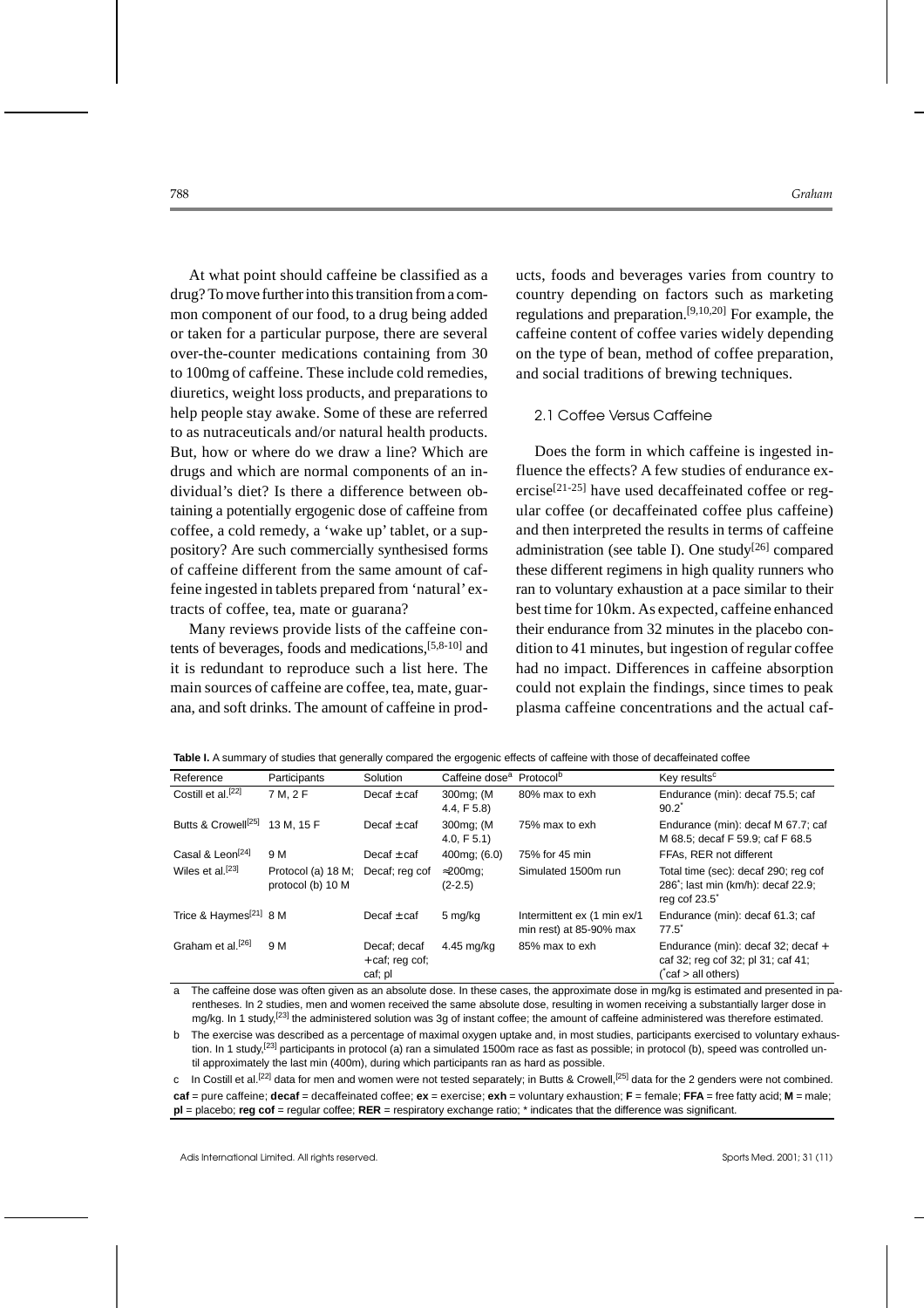feine concentrations achieved were identical for both the caffeine and regular coffee groups.

Caffeine, a trimethylxanthine, is catabolised by the cytochrome P450 system in the liver to dimethylxanthines. The difference between caffeine and coffee ingestion in the above study<sup>[26]</sup> could not be explained by caffeine metabolism, since the pattern of appearance of dimethylxanthines in the circulation was similar in both the coffee and caffeine 'arms' of the trial. However, the expected increase in circulating free fatty acid (FFA) and adrenaline levels was noted only in the caffeine arm. It is unlikely that either FFAs or adrenaline directly enhanced performance (see section 8), but the lack of response of these parameters to regular coffee is objective evidence that coffee does not have the same pharmacodynamic actions as caffeine alone. Does this mean that coffee is of no benefit? Within the limits of this study, yes; but other investigations have shown that coffee can be ergogenic<sup>[21-23]</sup> and can increase FFA levels.[22] Clearly, more comparative studies are needed. Meanwhile, coffee is probably inferior to caffeine alone as an ergogenic aid. Coffee contains hundreds, if not thousands, of compounds. Some of these must be pharmacodynamically active and may therefore counteract some of the effects of caffeine.

#### 2.2 Dimethylxanthines

Is caffeine a unique ergogenic substance? As mentioned above, caffeine is an adenosine-receptor antagonist. The liver demethylates this trimethylxanthine to 3 dimethylxanthines: paraxanthine, theophylline, and theobromine, which are then further catabolised. In humans, the major product is paraxanthine. It and theophylline are also potent adenosinereceptor antagonists (theobromine is much less effective). Normally, as caffeine is metabolised, paraxanthine and theophylline do not increase in the circulation to a concentration considered active. They are therefore unlikely to be of major consequence to the effects of caffeine. However, they can be prepared and used as drugs. Paraxanthine is not biologically available and is not prepared commercially as a pharmacological product. Theophyl-

line is a major component of tea and is a common drug (but it is not regulated by sports' governing bodies). Theophylline has some of the same pharmacodynamic actions as caffeine.<sup>[27]</sup> Marsh et al.<sup>[28]</sup> reported an ergogenic effect of theophylline in a study involving only 3 participants and, recently, theophylline was found to increase endurance to a similar extent as caffeine.<sup>[29]</sup> Because paraxanthine is also likely to be an ergogenic aid, dimethylxanthines in general should be considered performance enhancing drugs and should therefore probably be regulated.

#### 2.3 Caffeine Taken in Combination with Other Compounds

The most obvious example of caffeine interacting with co-ingested compounds is the discussion above of caffeine and coffee. In addition, many new commercial drinks now combine caffeine with carbohydrates and/or electrolytes. A few studies<sup>[30-34]</sup> have assessed the effects of caffeine in solution with carbohydrates and/or electrolytes, whereas one study<sup>[35]</sup> evaluated caffeine as a calorie-free, decaffeinated cola (see table II).

Unfortunately, 3 of the 6 investigations in table  $II^{[33-35]}$  did not evaluate performance or endurance, and Wemple et al.<sup>[30]</sup> simply appraised the effects of a carbohydrate/electrolyte beverage, with and without caffeine, and found no difference between the 2 regimens on a brief, intensive performance cycle after 3 hours of exercise. They therefore demonstrated only that caffeine failed to confer benefit beyond that provided by the carbohydrate/electrolyte beverage. However, the 2 remaining studies in table II provide different information: they suggest that caffeine combined with carbohydrate,[32] or with carbohydrate plus electrolytes,[31] may be superior to both carbohydrate, and carbohydrate plus electrolytes, for increasing endurance during prolonged activity. Although both studies lacked all the treatment and control 'arms' needed to make this a definitive statement, these limited findings permit conclusion that caffeine ingestion with carbohydrate and electrolytes is not detrimental to the ergogenic effects of either carbohydrate or electrolytes. To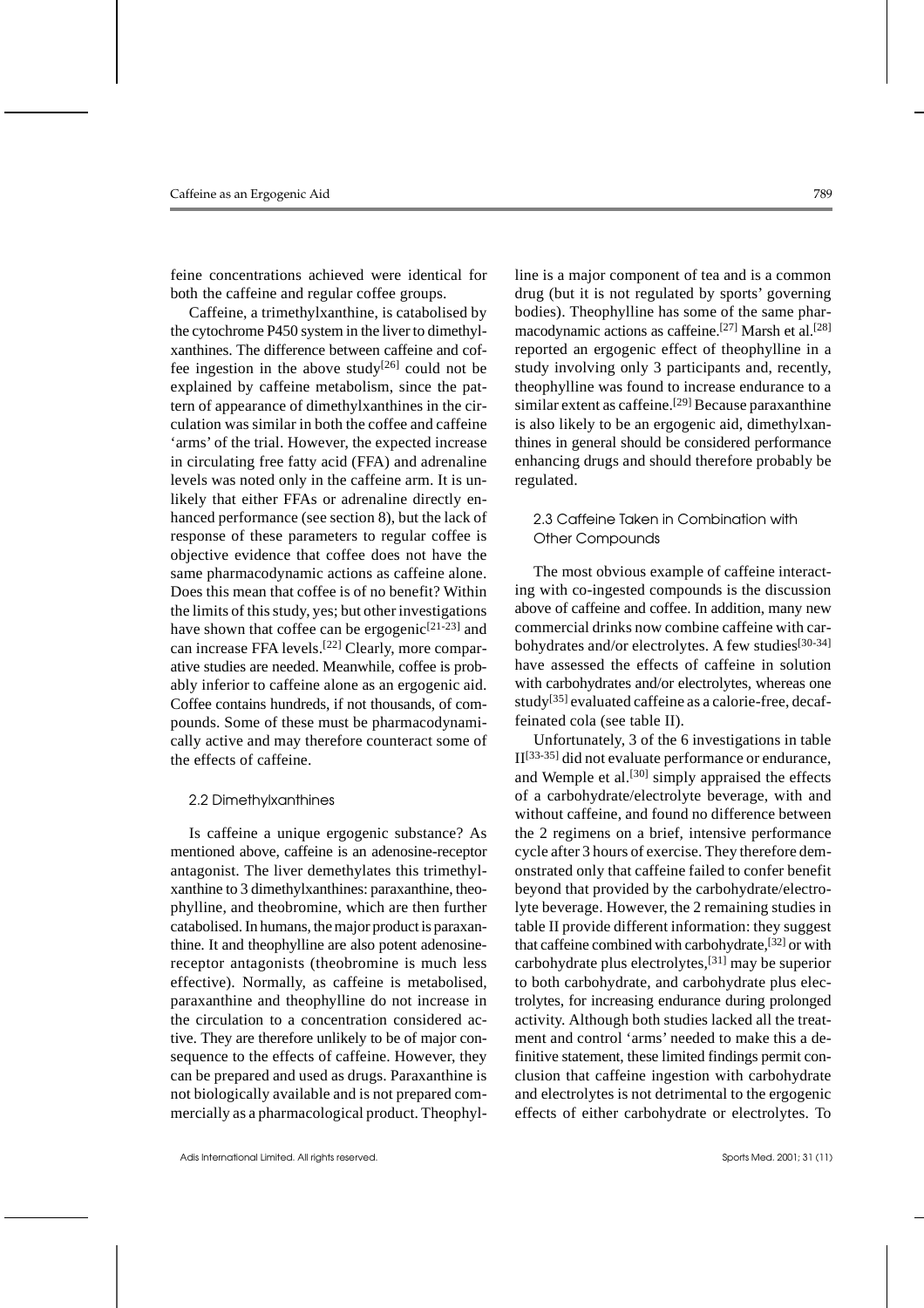| Reference                                    | Participants Solution <sup>a</sup> |                                                                              | Caffeine<br>dose                              | Protocol                                                                        | Key results                                                                                                                                   |
|----------------------------------------------|------------------------------------|------------------------------------------------------------------------------|-----------------------------------------------|---------------------------------------------------------------------------------|-----------------------------------------------------------------------------------------------------------------------------------------------|
| Gaesser & Rich <sup>[35]</sup>               | 8 M                                | Artificial sweetened<br>$decaf cola \pm caf$                                 | 5 mg/kg                                       | Incremental ex                                                                  | No difference in RER, maximal work<br>rate; caf increased lactate*                                                                            |
| Wells et al. <sup>[33]</sup>                 | 10 M                               | $glu/ele \pm caf$                                                            | 5 mg/kg                                       | Ran 32.2km                                                                      | No difference in plasma ele, FFA or<br><b>RER</b>                                                                                             |
| Erickson et al. <sup>[34]</sup>              | 4 M, 1 F                           | $(a)$ con; $(b)$ fru; $(c)$<br>caf; (d) $glu$ ; (e) $b+c$                    | 5 mg/kg                                       | 90 min at 75-70% max                                                            | No differences in RER; con used more<br>glycogen (91 mmol/kg) than caf* or<br>glu*. Solutions b-e all resulted in 62-67<br>mmol/kg being used |
| Sasaki et al. <sup>[32]</sup>                | 5 M                                | $(a)$ con; $(b)$ suc; $(c)$<br>caf; (d) $b+c$                                | 420mg;<br>$\approx 7.2$<br>$mg/kg$ )          | Drink 60 and 0 min<br>before, and after, 45 min<br>at 85% of max                | Endurance (min): solution (a) 40; (b)<br>58;* (c) 53;* (d) 57*                                                                                |
| Wemple et al. <sup>[30]</sup>                | 4 M, 2 F                           | $Glu/ele + caf$                                                              | Total of 8.7<br>mg/kg                         | 60% of max for 3h, then<br>500 rpm at high<br>resistance as fast as<br>possible | No difference in plasma ele,<br>thermoregulation, or in performance<br>(343 and 344 sec)                                                      |
| Kovacs et al. <sup>[31]</sup><br><b>FAMI</b> | 15 M                               | (a) con; (b) cho/ele;<br>(c) $b + \text{caf}$ ; (d) $b +$<br>caf; (e) b+ caf | (c) $2.1$ ; (d)<br>$3.2$ ; (e) $4.5$<br>mg/kg | Complete a work output<br>estimated to take 1h                                  | Work time (min): (a) 62.5; (b) 61.5; (c)<br>60.4;* (d) 58.9;** (e) 58.9**                                                                     |

**Table II.** A summary of studies that administered caffeine with carbohydrates and/or electrolytes to athletes before exercise

a In Sasaki et al.,<sup>[32]</sup> 60 min before exercise in every trial, 200ml of water ± 300mg of caf were consumed. Immediately before exercise and after 45 min, 250ml of water (a), water with 45g of suc, 60mg of caf (c), or both (d), were consumed. In Wemple et al.,[30] 8 ml/kg of sport drink (glu/ele) ± caf were consumed 1h before exercise and 3 ml/kg at the beginning of, and every 20 min during, exercise. In Kovacs et al.,<sup>[31]</sup> a 7% cho/ele drink ± caf was ingested as follows: 8 ml/kg before exercise and 3 ml/kg at 20 and 40 min of exercise. The caf was 150, 225 and 320 mg/L in c, d, and e, respectively.

**caf** = pure caffeine; **cho** = carbohydrates; **con** = control (water); **decaf** = decaffeinated coffee; **ele** = electrolytes; **ex** = exercise; **F** = female; **FFA** = free fatty acid; **fru** = fructose; **glu** = glucose; **M** = male; **RER** = respiratory exchange ratio; **suc** = sucrose; \* indicates that the difference was significant; \*\* indicates that the results from this treatment were significantly different from those without \*\*

determine whether the caffeine plus carbohydrate (with or without electrolytes) combination has a truly additive effect requires much detailed work. Furthermore, because the proportion of caffeine/carbohydrate/electrolytes ingested in these studies is probably not found in any currently available commercial beverage, these findings should not be used to endorse any particular product.

Vandenberghe et al. $[36]$  reported that, when creatine was ingested with caffeine, the ergogenic benefit of creatine loading was lost, even though total muscle creatine increased. While this is an isolated finding, it does point out that when drugs or supplements are combined, the effects of each may be altered. This could have implications for strength athletes who could be attracted to using both creatine and caffeine.

A second example of caffeine acting in combination with other compounds is that as an analgesic adjuvant. Sawynok and Yaksh<sup>[37]</sup> point out that, on its own, caffeine may contribute to amelioration of pain. This may be caused by peripheral actions at the level of a local injury or actions within the CNS by modifying nociceptive processing. These actions could add to the ergogenic potential of caffeine. Furthermore, even low doses of caffeine augment the effects of nonsteroidal anti-inflammatory drugs including aspirin and ibuprofen.[37]

In the area of bodyweight loss, the combination of caffeine, ephedrine and aspirin ('stacking') has been found<sup>[38,39]</sup> to be more effective than caffeine alone and to be a potent metabolic stimulus. There is limited information available about the ergogenic properties of this 'cocktail', but a military based investigation<sup>[40]</sup> suggests that the combination is potent. The cocktail is not discussed in detail here, as the information is limited and ephedrine is banned from sports. However, while this mixture is well within what most of us would term true drugs, it is also readily available in North America in 'natural'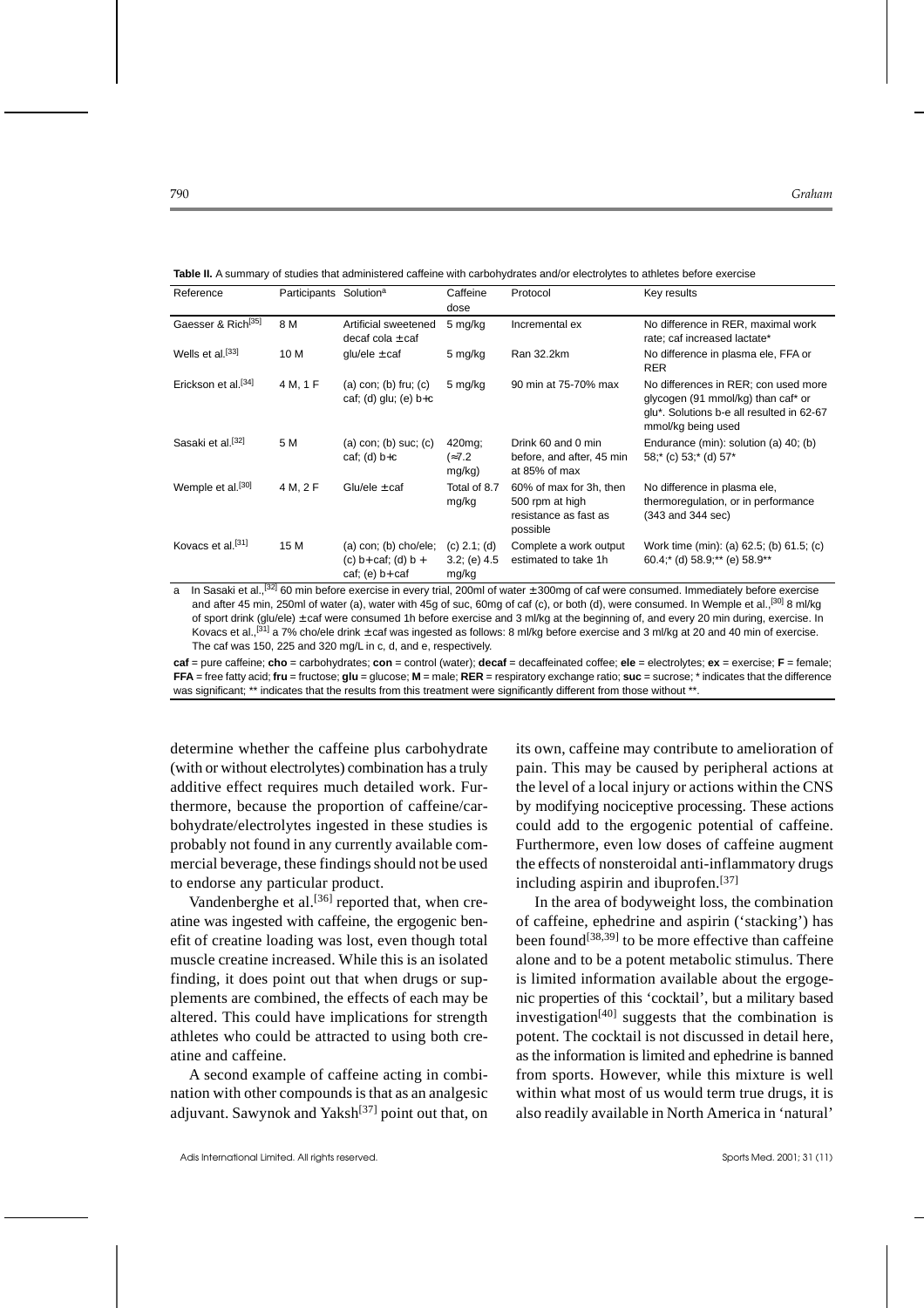products ('herbal' or 'botanical' supplements) in health food stores and is often promoted as a weight loss aid. Thus, use of the mixture should be an area of concern and further research.

#### **3. Optimal 'Prescription' of Use**

Does the method of administration influence the effects of caffeine? It is not possible to give a complete answer to this question, as the necessary comparisons have not been done. Caffeine and other methylxanthines can be administered by suppository, intramuscular injection, venous infusion, or oral ingestion. Most investigations have administered caffeine as a pure anhydrous drug orally, either in capsules or dissolved in water. In most studies, oral ingestion has involved a single dose, but, in a few investigations, repeated doses have been given. Which mode or pattern of administration is optimal, and when a given dose of caffeine causes the optimal performance conditions, remains unclear.

#### 3.1 Timing

Most investigators have had the participants ingest a caffeine dose, rest an hour, and then exercise. This protocol has been selected because caffeine is rapidly absorbed and plasma concentrations approximate a maximum level in 1 hour. While this timing for administration and exercise may be optimal, it is remarkable how rarely the investigators have measured the circulating concentration of the drug they are studying. Most studies offer no information about the plasma concentration of caffeine or its variation among study participants. Caffeine is slowly catabolised (half-life is 4 to 6 hours) and individuals maintain a circulating concentration close to this level for 3 to 4 hours. It has been suggested<sup>[3,41]</sup> that waiting 3 hours is optimal because this is when caffeine-induced lipolysis produces the highest FFA level. However, this hypothesis has not been tested and the ergogenic role of such lipolysis is very suspect (see section 8). The author is unaware of any systematic examination of lipolysis in relation to the time between caffeine ingestion and exercise onset.

#### 3.2 Dose

Surprisingly, some scientists have given caffeine in an absolute dose, rather than as one indexed for body mass (tables I, II and III present several examples of this). This could create large variability in responses. A few studies have given caffeine per unit lean mass. However, caffeine is both waterand lipid-soluble and it is unlikely that body fat is an important factor in caffeine distribution. As noted above, most investigators have not measured plasma caffeine concentrations of study participants and this severely limits understanding of why some results are inconsistent with the literature. In the author's laboratory, plasma caffeine concentration is routinely measured: giving caffeine indexed to body mass results in a very consistent plasma caffeine concentration in both men and women.[2] However, it is surprising how often investigators have administered an absolute dose of caffeine to both male and female study participants (see tables I, II and III). The smaller bodyweight of the women generally resulted in their average caffeine dose being approximately 20% higher than that of the men. In addition, most of these investigations did not examine the data for gender differences.

There have been only a few dose-response studies<sup>[11,31,43,51-53]</sup> (see table IV). Perkins and Wil- $\text{liams}^{[11]}$  did not find any ergogenic benefit of any caffeine dose, but their protocol led to a very rapid fatigue. Cohen et al. $[43]$  also failed to show any improvements with 2 different doses of caffeine, while Cadarette et al.[51] did not find conclusive results. The latter study reported that the middle dose of 4.4 mg/kg was effective, but suggested that this was caused by the results from 1 individual. These findings are difficult to interpret because the investigators also reported that participants in the placebo condition had plasma caffeine concentrations equivalent to a dose of about 3 mg/kg of caffeine.<sup>[31,53]</sup> As indicated in section 6, these studies are in the minority in finding no ergogenic effect of caffeine. Examination of doses of 3 to 9 mg/kg at the author's laboratory revealed that even 3 mg/kg was effective for increasing endurance in prolonged exercise. Subsequently, Pasman et al.<sup>[52]</sup> confirmed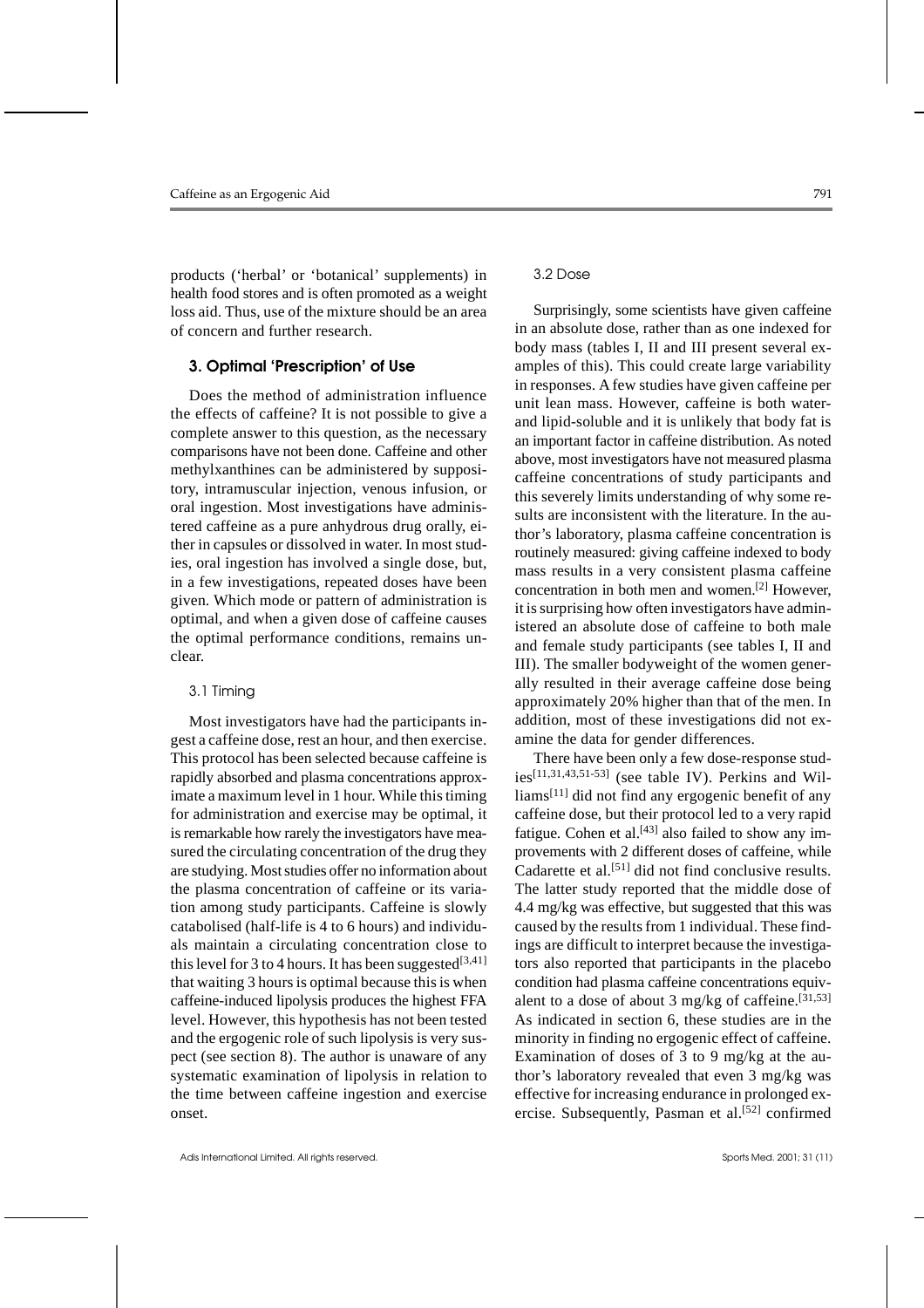| Reference                                                                                                                                                            | Participants                                 | Caffeine<br>dose (mg/kg)                               | Protocol                                                                                                                           | Key results                                                                                                                                       |  |  |
|----------------------------------------------------------------------------------------------------------------------------------------------------------------------|----------------------------------------------|--------------------------------------------------------|------------------------------------------------------------------------------------------------------------------------------------|---------------------------------------------------------------------------------------------------------------------------------------------------|--|--|
| lvy et al. <sup>[42]</sup>                                                                                                                                           | 7 M; 2 F; trained<br>cyclists                | $250$ mg +<br>250mg (M<br>6.9, F.8.8                   | Cycle for 2h to produce greatest<br>amount of work possible                                                                        | Caf resulted in 7.4% more work done;<br>31% more fat oxidised; glu polymer<br>ingestion had no effect on work done                                |  |  |
| Cohen et al. <sup>[43]</sup>                                                                                                                                         | 5 M; 2 F; trained<br>runners                 | $(a) 0$ ; (b) 5;<br>(c)9                               | Run 21km in hot, humid<br>environment                                                                                              | No differences in run times                                                                                                                       |  |  |
| Berglund &<br>Hemmingsson <sup>[44]</sup>                                                                                                                            | 8-10 M; 4-5 F;<br>trained skiers             | 6                                                      | $n = 13$ raced 23km at altitude; n<br>$= 14$ raced 20 km at sea level.<br>Both were 2 lap courses                                  | Race time $\approx$ 55 and 67 min for M and F.<br>All 1 and 2 lap times were faster* with caf<br>except for 2 laps at low altitude ( $p < 0.10$ ) |  |  |
| Kovacs et al. <sup>[31]</sup>                                                                                                                                        | 15 M; trained<br>cyclists                    | $(a) 0$ ; (b) 0;<br>$(c)$ 2.1; $(d)$<br>$3.2; (e)$ 4.5 | Complete a simulated time trial<br>estimated to last about 1h                                                                      | Time (min): (a) 62.5; (b) 61.5; (c) 60.4;*<br>(d) 58.9;** (e) 58.9**                                                                              |  |  |
| MacIntosh & Wright <sup>[45]</sup>                                                                                                                                   | 7 M; 4 F; trained<br>swimmers                | 6                                                      | <b>Swim 1500m</b>                                                                                                                  | Split times caf faster by: 500m ≈7 sec;*<br>1000m ≈8 sec;* 1500m 23 sec;* (20:<br>58.8 vs 21:21.8 min)                                            |  |  |
| Bruce et al. <sup>[46]</sup>                                                                                                                                         | 8 M; trained<br>rowers                       | $(a) 0$ ; (b) 6;<br>(c)9                               | Simulated rowing 2000m                                                                                                             | Time (sec): (a) 416; (b) 411;* (c) 412*                                                                                                           |  |  |
| Wemple et al. <sup>[30]</sup>                                                                                                                                        | 4 M; 2 F; active<br>individuals              | Glu + ele $\pm$<br>8.7 caf                             | 60% of max for 3h followed by<br>500 rpm at high resistance                                                                        | Time (sec) for 500 rpm: pl 343; caf 344                                                                                                           |  |  |
| Wiles et al. <sup>[23]</sup>                                                                                                                                         | 18 M; 10 M;<br>trained runners               | Decaf or reg<br>$cof (=2-2.5)$                         | Simulated 1500m run; (a) run<br>1500m while controlling speed;<br>(b) run 1100m at 'controlled'<br>speed and then 'kick' to finish | (a) total time (sec); pl 290.2; coffee<br>286.0;* (b) final 400m (km/h); pl 22.9;<br>coffee 23.5*                                                 |  |  |
| Collomp et al. <sup>[47]</sup>                                                                                                                                       | Trained: 3 M; 4 F;<br>untrained: 2 M; 5<br>F |                                                        | 250mg ( $\approx$ 4.3) Swim 2 $\times$ 100m freestyle with 20<br>min recovery                                                      | Trained: caf resulted in $\approx$ 1 sec<br>improvement* in both swims. Untrained:<br>no change in speed                                          |  |  |
| Collomp et al. <sup>[48]</sup>                                                                                                                                       | 3 M; 3 F; 'active'                           | 5                                                      | One Wingate test, i.e., 30 sec<br>'all-out' cycling                                                                                | No difference in peak, average power or<br>in rate of fatique                                                                                     |  |  |
| Greer et al. <sup>[49]</sup>                                                                                                                                         | 9 M; 'active'                                | 6                                                      | 4 Wingate tests with 4 min rest                                                                                                    | No differences in peak, average power or<br>in rate of fatigue                                                                                    |  |  |
| Anselme et al. <sup>[50]</sup>                                                                                                                                       |                                              |                                                        | 10 M; 4 F; 'active' 250mg (≈3.6) Repeated 6 sec cycle sprints (5<br>min rest) with progressively<br>greater resistance             | Caf: max power 964 vs 904W*                                                                                                                       |  |  |
| $cat = pure$ caffeine: $decat = decaffeinated$ coffee: $ele = electricloutes$ : $F = female$ : $alu = blueose$ : $M = male$ : $pl = placebo$ : $rea$ $cof$ = regular |                                              |                                                        |                                                                                                                                    |                                                                                                                                                   |  |  |

**Table III.** A summary of studies that examined the effects of caffeine on performance

**caf** = pure caffeine; **decaf** = decaffeinated coffee; **ele** = electrolytes; **F** = female; **glu** = glucose; **M** = male; **pl** = placebo; **reg cof** = regular coffee; \* indicates that the difference was significant; \*\* indicates that the results from this treatment were significantly different from those without \*\*.

this finding. Bruce et al. $[46]$  reported that doses of 6 and 9 mg/kg were equally effective in increasing performance/power in a simulation of 2000m rowing. Similarly, Kovacs et al.[31] found that, when ingesting caffeine with a sport drink, the lowest dose used  $(\approx 2.1 \text{ mg/kg})$  was ergogenic, but doses of 3.2 and 4.5 mg/kg had a greater effect. It appears that a dose of 3 to 6 mg/kg is optimal. It is not clear what are the minimal and maximal doses.

Another aspect that has not been examined methodically is comparison of single and repeated doses of caffeine. Most studies have had participants withdraw from caffeine for 48 hours and have then administered a single, oral dose. A few investigations<sup>[31,32,42,54]</sup> have given smaller doses at regular intervals, but have not compared these to a single, pre-exercise dose. Only Kovacs et al.[31] have reported the plasma caffeine concentrations for such a procedure. Their data suggest that exercise does not impair caffeine absorption and repeated doses should prolong the elevation in plasma caffeine. However, given that even a single dose elevates circulating caffeine concentration for hours, the advantage of repeated doses is not obvious. It might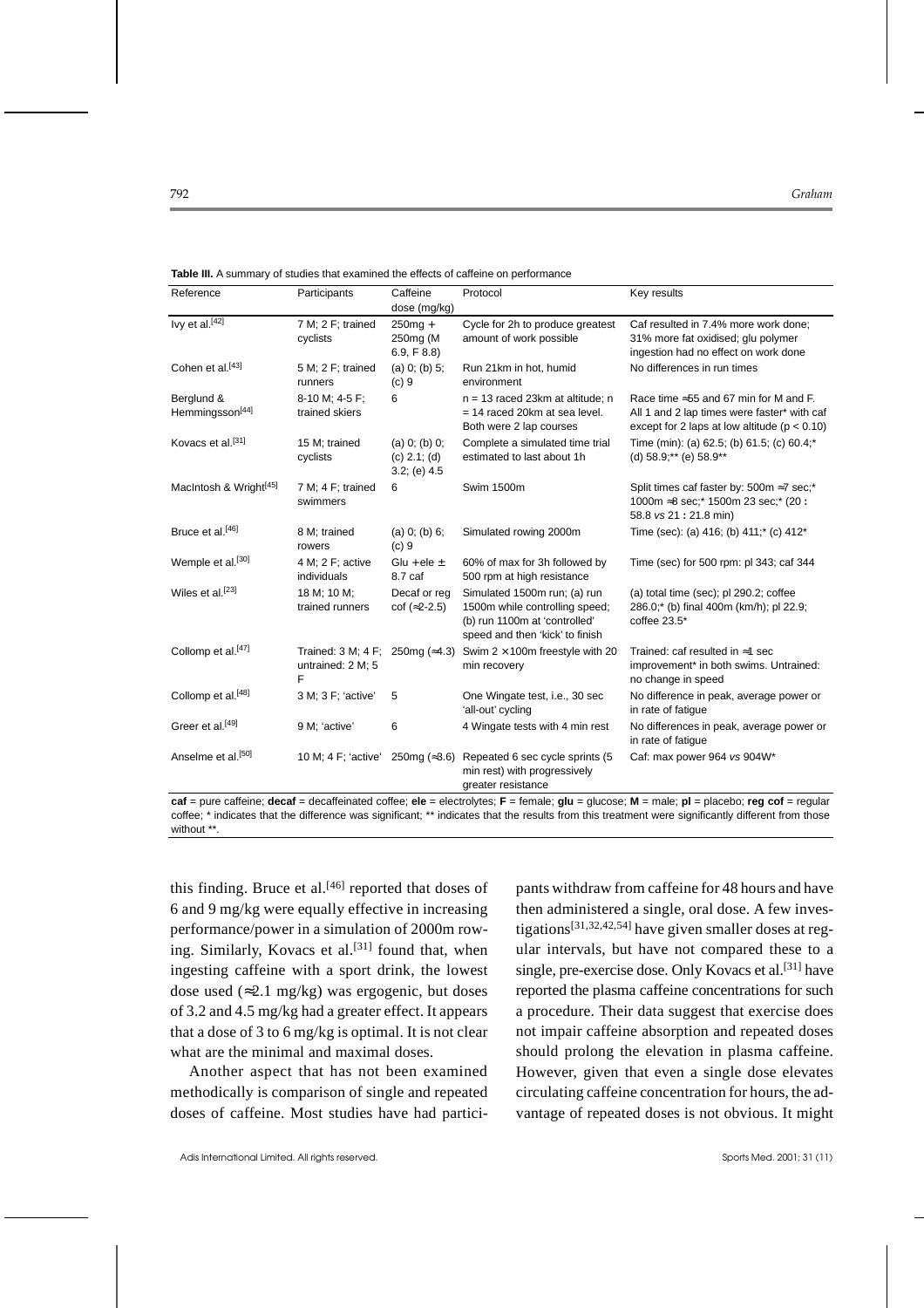be a mechanism for achieving a high concentration in an individual who experiences gastric irritation from large doses, and it could have applications for prolonged events and those that extend over days. At this time, there are very limited data for drawing conclusions.

#### 3.3 Urinary Excretion of Caffeine

With regard to urinary caffeine, there are no new developments. Many studies[31,46,52,55] have demonstrated that the urinary concentration of caffeine is extremely variable and a poor reflection of either dose or plasma concentration. Urinary caffeine concentrations are notoriously inaccurate reflections of caffeine intake. In addition, the International Olympic Committee's acceptable maximum level of 12µg of caffeine per ml of urine is very generous. A caffeine dose of 3 mg/kg is ergogenic,[53] and yet, an acute dose of 9 mg/kg results in urinary levels that only approach 12 µg/ml. Furthermore, some sports present opportunities for the competitor to urinate during the activity and/or rest periods. In these situations, the urine collected postactivity would be even less reliable as an indicator of caffeine dose. Thus, it would seem to be very difficult to achieve a urinary caffeine concentration of 12 µg/ml through a normal dietary intake of caffeine. It is very clear that this 'safety zone' of acceptance could very easily result in many athletes doping with caffeine and not being identified.

#### **4. Caffeine Habits**

#### 4.1 Caffeine Habituation

Does an athlete who regularly ingests caffeine still benefit from an acute ingestion of caffeine? Rarely have the caffeine habits of individuals been considered within the context of applied physiology. There is ample evidence from animal models that some tissues adapt to long term exposure to caffeine by up-regulating adenosine receptor number, whereas other tissues adapt by altering postreceptor actions.[18,56,57] However, these studies also found that some tissues do not appear to adapt to habitual exposure.

When we do not know what tissues are critical in mediating the ergogenic responses to caffeine, it is difficult to speculate about the importance of habituation within specific tissues. In 1991, Dodd et al.[58] compared habitual caffeine users to caffeinenaive individuals. At rest, the latter were more responsive in heart rate, ventilation and oxygen con-

| Reference                          |          | Participants Caffeine dose<br>(mg/kg)              | Protocol                                                    | Plasma caffeine<br>$(\mu \text{mol/L})$         | Key results                                                          |
|------------------------------------|----------|----------------------------------------------------|-------------------------------------------------------------|-------------------------------------------------|----------------------------------------------------------------------|
| Perkins & Williams <sup>[11]</sup> | 14 F     | (a) 0; (b) 4; (c) 7;<br>(d) 10                     | Incremental; 300<br>$kpm + 100$ every<br>min                | Not measured                                    | Endurance (sec): (a) 299.5; (b)<br>312.1; (c) 299.8; (d) 303.2       |
| Cadarette et al. <sup>[51]</sup>   | 4 M: 4 F | (a) 0; (b) $2.2$ ; (c)<br>$4.4$ ; (d) $8.8$        | <b>Run at 80%</b><br>to exh                                 | (a) $21.8$ ; (b) $34.4$ ;<br>(c) 48.8; (d) 74.8 | Endurance (min): (a) 53.4; (b)<br>67.8;* (c) 73.4; (d) 57.9          |
| Graham & Spriet <sup>[53]</sup>    | 8 M      | (a) 0; (b) 3; (c) 6;<br>(d)9                       | <b>Run at 85%</b><br>to exh                                 | (a) 0; (b) $18$ ; (c)<br>41; (d) 69             | Endurance (min): (a) 49.4; (b)<br>$60$ ;* (c) $60$ ;* (d) 55.6       |
| Pasman et al. <sup>[52]</sup>      | 9 M      | (a) 0; (b) 5; (c) 9;<br>(d) 13                     | Cycle at 80%<br>to exh                                      | Not measured                                    | Endurance (min): (a) 47; (b) 58;*<br>(c) 59;* (d) 58*                |
| Cohen et al. <sup>[43]</sup>       | 5 M; 2 F | (a) 0; (b) 5; (c) 9                                | Run 21km in heat                                            | Not measured                                    | Endurance (min): (a) $\approx$ 88; (b)<br>≈87; (c) ≈88               |
| Kovacs et al. <sup>[31]</sup>      | 15 M     | (a) 0; (b) 0; (c) $2.1$ ;<br>(d) $3.2$ ; (e) $4.5$ | Complete a work<br>output estimated to<br>take $\approx$ 1h | (a) 0; (b) 0; (c) 10;<br>(d) 15; (e) 24         | Time (min): (a) 62.5; (b) 61.5; (c)<br>60.4;* (d) 58.9;** (e) 58.9** |
| Bruce et al. <sup>[46]</sup>       | 8 M      | (a) $0$ ; (b) $6$ ; (c) $9$                        | Simulated rowing<br>2000m                                   | Not measured                                    | Time (sec): (a) 416; (b) 411;* (c)<br>$412*$                         |

**Table IV.** A summary of studies that compared the effects of ingesting different doses of caffeine in association with exercise

**exh** = exhaustion; **F** = female; **M** = male; \* indicates that the difference was significant; \*\* indicates that the results from this treatment were significantly different from those without \*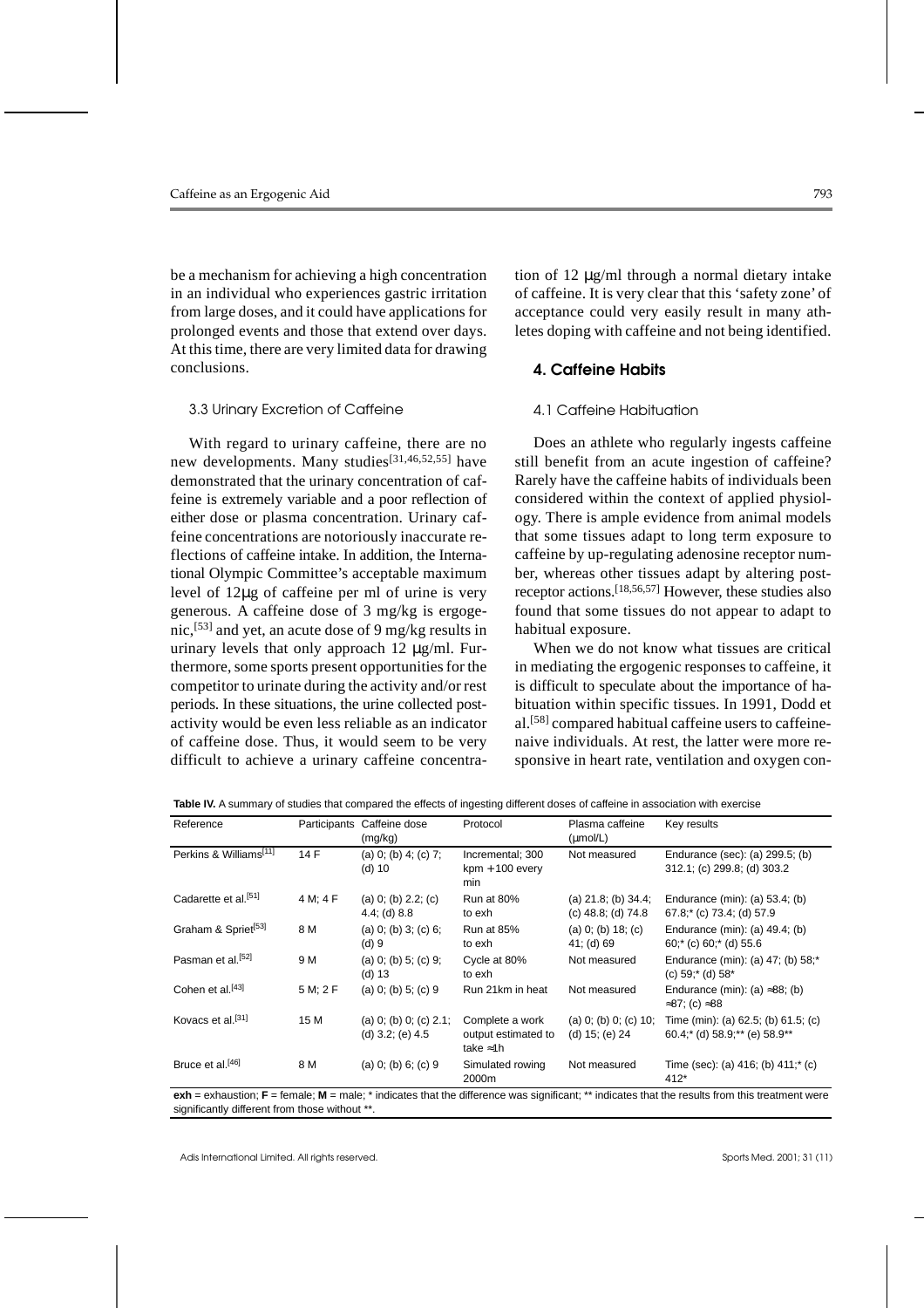sumption, but there were no differences during an incremental exercise protocol. One study<sup>[59]</sup> compared caffeine-users and non-users and found that they differed only in the degree of increase in plasma adrenaline following caffeine ingestion. Similarly, Bangsbo et al.<sup>[60]</sup> found that habitual caffeine users, after 6 weeks of increased caffeine ingestion, had less increase of adrenaline in response to a standard dose of caffeine. Given the lack of evidence for a major role for the caffeine-induced increase in adrenaline (section 8.6), it is impossible to speculate about the importance of this alteration. Wiles et al.[23] found no relationship between caffeine habits and degree of performance response in 1500m runners, nor did Tarnopolsky and Cupido<sup>[61]</sup> find a difference between caffeine users and non-users in degree of caffeine-induced muscle force development. Caffeine habituation needs further study, but thus far the differences caused by caffeine habits do not appear to be major.

#### 4.2 Caffeine Withdrawal

Does an athlete who regularly ingests caffeine need to withdraw from caffeine before using it in competition? If so, what length of time is optimal? Would the days of experiencing lethargy and so on, during the withdrawal, affect the athlete? Generally, scientists have the participants withdraw from caffeine substances for 48 hours before testing. This procedure results in barely detectable levels of caffeine in the circulation. However, the author frequently observes plasma paraxanthine concentrations of 1 to 5 µmol/L after 48 hours of withdrawal. Whether or not this is important remains unclear, and there is no information regarding the impact of caffeine withdrawal on adenosine receptor populations.

Hetzler et al.<sup>[62]</sup> reported that withdrawing from caffeine for 0, 2, 12, 24 or 48 hours before ingesting caffeine 5 mg/kg did not alter metabolic responses to steady-state exercise (endurance was not measured). In another study,  $[63]$  the investigators had participants habituate to coffee drinking and then withdraw for 0, 2 or 4 days before ingesting caffeine 6 mg/kg. The days of withdrawal had no effect on the magnitude of the ergogenic impact. Attempts were made to repeat this protocol (unpublished observations) with a dose of 9 mg/kg. It appeared that, when participants had not withdrawn, they became 'overdosed'. They were mentally confused, could not concentrate (some felt intoxicated – they were very talkative, giddy, could not perform simple functions such as telling time accurately, etc.), and often stopped exercise early because of these feelings. These symptoms are not unlike those of caffeine intoxication.[64] The author speculates, based on observations of hundreds of participants, that caffeine non-users do not respond qualitatively differently, but that they are more susceptible to reacting negatively to high doses. The hepatic P450 system saturates at a caffeine dose of about 5 mg/kg. Higher doses therefore run the risk of producing disproportionate increases in plasma caffeine concentration. This could suggest that a moderate (3 to 5 mg/kg) dose before exercise and small (1 to 2 mg/kg), repeated doses of caffeine given during prolonged exercise could be superior to a single, large  $(≥9 \text{ mg/kg})$  dose, as the former regimens would not saturate the P450 system.

#### **5. Participant Characteristics**

There is very limited information concerning whether all athletes metabolise caffeine in a similar fashion. Any factor that influences the hepatic P450 system should affect caffeine clearance.<sup>[65,66]</sup> This would include charbroiled meats, cruciferous vegetables, polycyclic hydrocarbons (smoking), and drugs such as phenobarbital (phenobarbitone) and cimetidine. Theoretically, estrogen should also inhibit caffeine metabolism.[66,67] However, no differences in caffeine pharmacokinetics were noted in women between the follicular and luteal phases of the menstrual cycle, despite the differences in estrogen level.[2] It is possible that oral contraceptives and pregnancy $[66,67]$  could impair the metabolism of caffeine, but this has not been investigated in an exercise situation.

It has been reported that exercise could alter caffeine metabolism and/or excretion.[68] Close examination of these data illustrates that they are not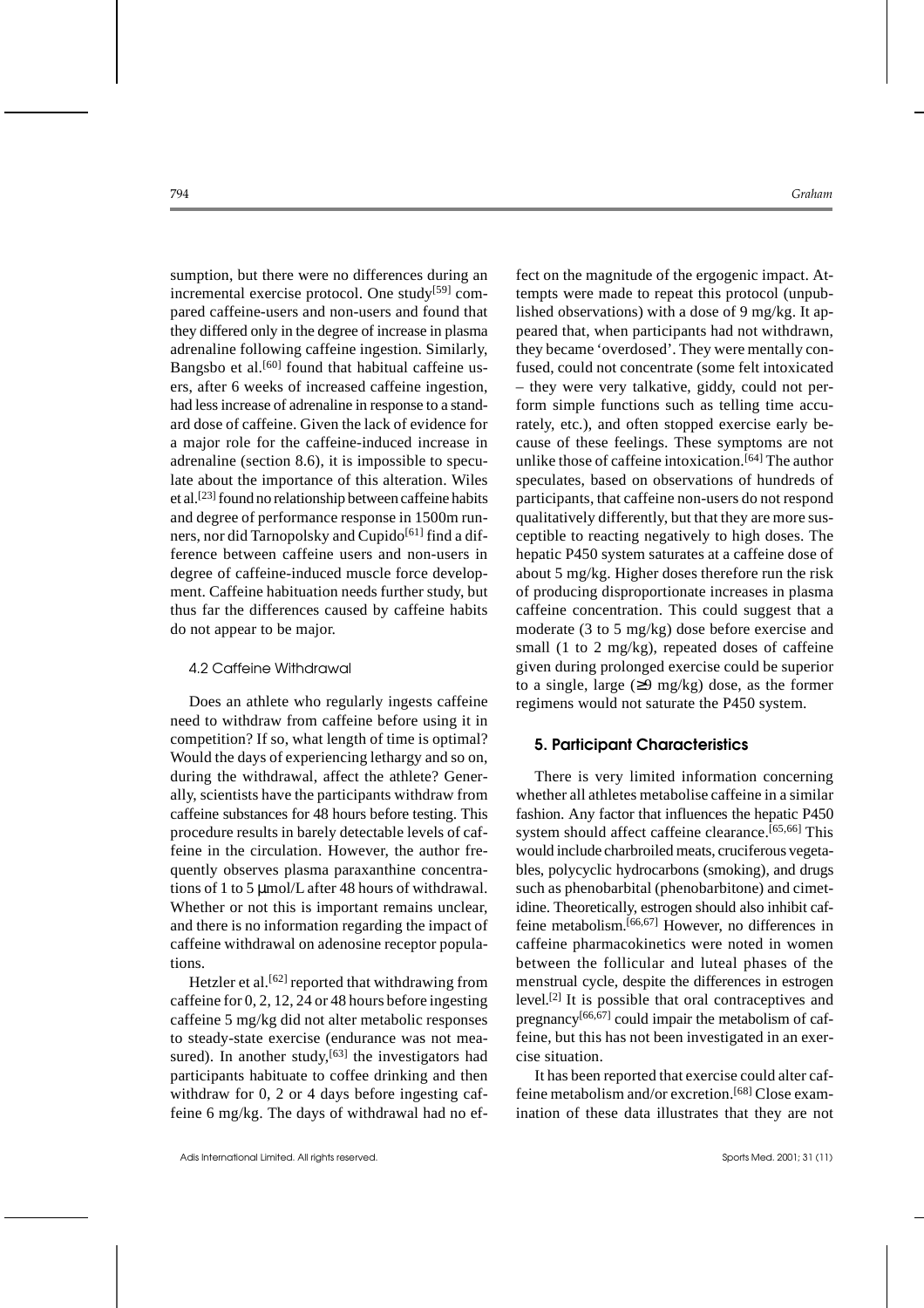internally consistent. The pharmacokinetics of caffeine were compared in men and women (follicular phase of contraceptive non-users), both at rest and when exercising.[2] There were no differences caused by gender, between rest and exercise, or even between rest and exercise with additional dehydration induced. As noted above, some studies have included both male and female participants, but have not tested for gender differences. The one exception is by Butts and Crowell<sup>[25]</sup> who examined large groups of both sexes in a prolonged exercise protocol (see table I). While the effect of caffeine was not significant for either group, the women on average had a much greater increase in endurance time with caffeine (8.6 minutes compared with 0.8 minutes for the men). However, the investigators gave caffeine in an absolute dose and, thus, the women had a larger caffeine ingestion on a bodyweight basis.

It is likely that caffeine has direct actions on muscle (see section 8.8). There is very little known about factors that may influence muscle sensitivity to caffeine or whether this is alterable. Kalow<sup>[69]</sup> reported that isolated muscle biopsies of men had a greater sensitivity to caffeine than did those from women. Mitsumoto et al.<sup>[70]</sup> found that in skinned fibres, slow twitch cells were more than twice as sensitive to caffeine. However, both studies were performed *in vitro* and with pharmacological concentrations of caffeine.

Training status may influence responses to caffeine. Carey and colleagues<sup>[71,72]</sup> found that exercise training altered the effects of adenosine on adipose tissue. Similarly, Mauriege et al.<sup>[73]</sup> found differences in adenosine sensitivity between adipocytes from lean and obese women. These findings were based on *in vitro* assays of isolated cells and presumably the tissue sensitivity to caffeine would be changed in a similar fashion. LeBlanc et al.<sup>[74]</sup> found that trained compared with untrained individuals had a greater response to caffeine while at rest: they had a larger increase in adrenaline, FFAs, and resting metabolism. Unfortunately, the researchers did not investigate exercise responses. Collomp et al. $[47]$  found that caffeine increased the

swimming speed of trained swimmers, but not that of recreational swimmers. To the author's knowledge, these are the only direct comparisons of trained and untrained individuals. Subjectively, caffeine appears to have a more predictable impact on highly trained individuals. For example, in one study,[55] an athlete who placed in the top 10 in an Olympic marathon was able to run for  $\approx 105$  minutes compared with about 75 minutes in the placebo trial. It could be that in highly trained rather than untrained individuals, muscle and other tissues are more responsive, or that athletes have the mental discipline to exercise long or hard enough to benefit more from the caffeine stimulus.

### **6. Caffeine Ingestion and Exercise Performance**

#### 6.1 Endurance for Long Term Exercise

Most investigations have examined exercise endurance in situations where fatigue occurs in 30 to 60 minutes. There can be no doubt that caffeine is ergogenic in these situations.<sup>[21,22,29,32,51-53,55,63,75,76]</sup> while only rarely has no effect been found.<sup>[25,77]</sup> Since the ergogenic nature of caffeine has been frequently reported in such settings, it is not addressed in detail here. However, even in situations where exhaustion occurs in ≈30 minutes, caffeine is effective. Under these circumstances, it is unlikely that muscle glycogen is depleted. In fact, in a recent study,[29] over 50% of glycogen remained at fatigue, which suggests that sparing of glycogen may not be a limiting factor in this situation.

A number of researchers commonly measure endurance because, in this situation, power is kept constant and exercise time can be quantified. This is easier than protocols in which individuals vary speed or power as they would during a race. The extent to which findings of endurance capacity translate to performance is debatable, but there can be no doubt that caffeine would be a useful training aid. Even in terms of true performance, the debate would only be about how great is the effect, rather than whether or not there is one.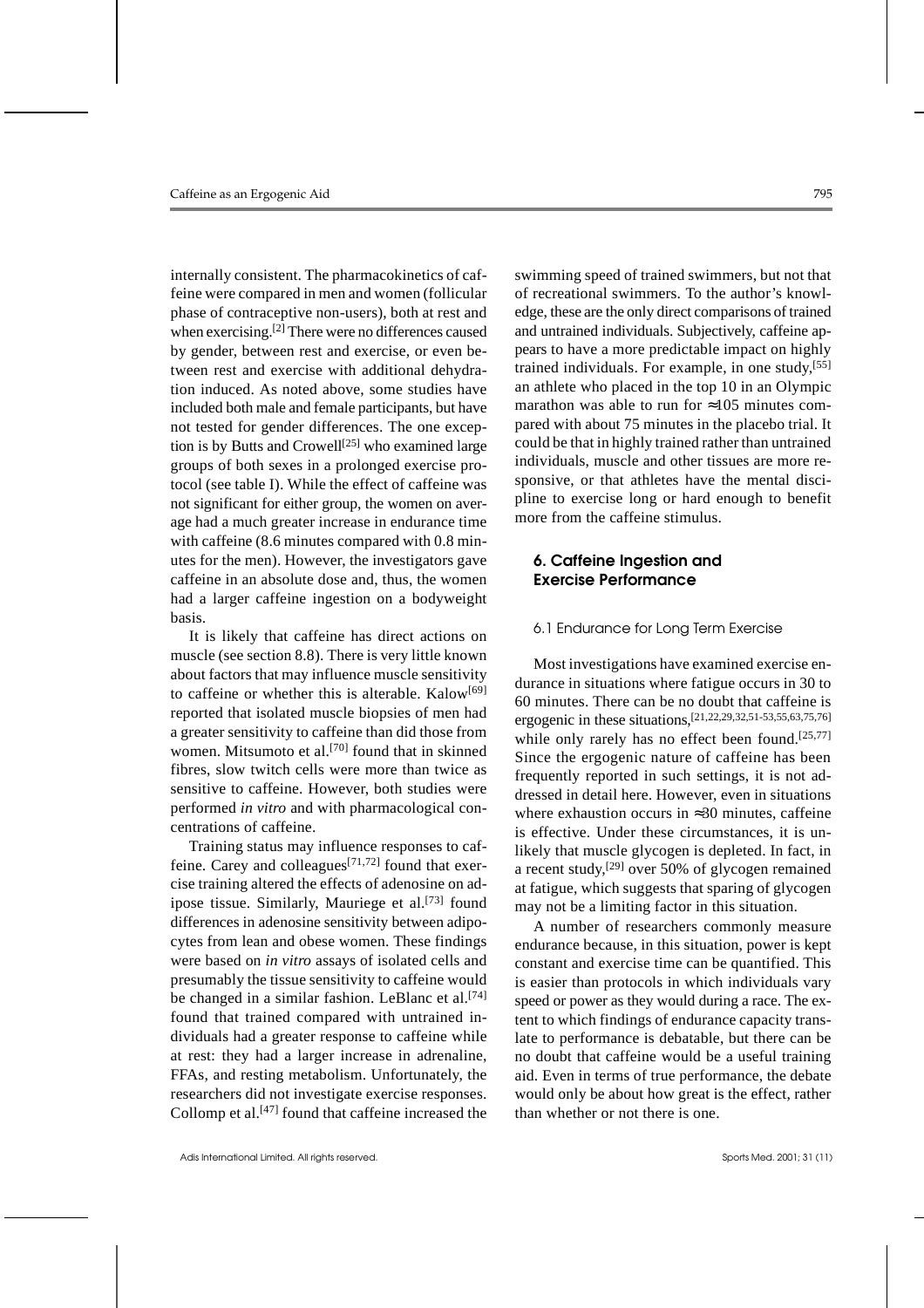#### 6.2 Speed/Power in Long Term Exercise

Rarely have studies been conducted to evaluate the impact of caffeine on speed or performance in an endurance event (see table III). The author, having failed in attempting this because of factors including small sample sizes and changing environmental conditions, can appreciate the difficulties in conducting a quality study of this sort. Early studies[11,12,78-80] frequently found improvements in activities such as repeated jumping and bench stepping, as well as cycle and treadmill tests. These studies were frequently conducted with small groups and with protocol designs that are not acceptable today.

Cohen et al.<sup>[43]</sup> failed to show a benefit of caffeine ingestion in a small group who ran 21km in a hot, humid environment. In contrast, Berglund and Hemmingsson<sup>[44]</sup> found that caffeine did increase the speed of high quality, cross-country skiers in a competitive setting. This study has been criticised because the investigators normalised their data in a complex way. However, any field test is difficult, and skiing is a particularly thankless challenge given how snow conditions can change moment to moment, let alone day to day. To the author's knowledge, this is the only investigation of caffeine ingestion to use elite athletes and to simulate a competition. The researchers studied elite skiers on a 20 to 23km course, both at low and high altitude. They found that, both at the halfway mark and finish, caffeine ingestion resulted in faster performance times. The total time was about 55 to 67 minutes and caffeine resulted in the halfway times being 33 and 101 seconds faster for low and high altitude, respectively. Similarly, finishing times were 59 and 152 seconds faster [all results were significant except for the finish time at low altitude  $(p < 0.10)$ ].

Ivy et al.[42] had individuals perform 2 hours of cycle exercise and, after caffeine ingestion, the participants generated a 7.3% greater total power output. Similarly, MacIntosh and Wright<sup>[45]</sup> found that caffeine ingestion reduced the time for completion of a 1500m swim by 23 seconds. In perhaps the most controlled study, Kovacs et al.[31] approximated a cycle time trial. Skilled cyclists were told they had to perform, as quickly as possible, a set amount of work that was estimated to be approximately that of a 1-hour time trial. Ingestion of a carbohydrate/electrolyte solution during this activity tended to be beneficial and, when the solution also contained caffeine, the power output improvement was significantly greater (i.e., performance time was faster).

#### 6.3 Endurance in Short Term, Intense Exercise

This aspect of exercise has received less attention, probably because it is more difficult to quantify. Also, the dominant dogma accounting for the ergogenic properties of caffeine has involved muscle glycogen sparing. Since there is no evidence that glycogen is limiting in such activities, the anticipated negative results may have discouraged investigations. Collomp et al.<sup>[81]</sup> reported that when caffeine was consumed short term or for a longer period (250 mg/day for 1 or 5 days), the exercise  $\frac{1}{200}$  mg/day for 1 of 3 days), the exercised<br>duration at maximal oxygen uptake  $(\rm{VO}_{2max})$  [349 and 341 seconds, respectively] was not significantly greater than for placebo (320 seconds). In contrast, a significant increase in endurance from 4.12 to 4.93 minutes was found in another study.[82] The author is aware of no other studies of this nature.

There have been several studies in which a progressive exercise protocol was used. In one study,[11] the exercise resulted in rapid exhaustion within 6 minutes and caffeine had no effect. In 2 other investigations,[58,83] participants exercised for 15 to 20 minutes and caffeine ingestion caused a small (0.3 to 0.5 minutes) nonsignificant increase in endurance. In contrast, Flinn et al. $[84]$  reported that caffeine ingestion significantly increased endurance from 14.9 to 17.5 minutes. Marsh et al.<sup>[28]</sup> had 3 individuals perform a progressive forearm test while undergoing nuclear magnetic resonance spectroscopy (NMRS) imaging. The researchers found that when the participants had ingested theophylline, the maximal power generated increased 19%. It is estimated from their protocol that endurance increased from 13.5 to 16.8 minutes. While there is considerable variability in investigations that have used progressive work tests, the findings are that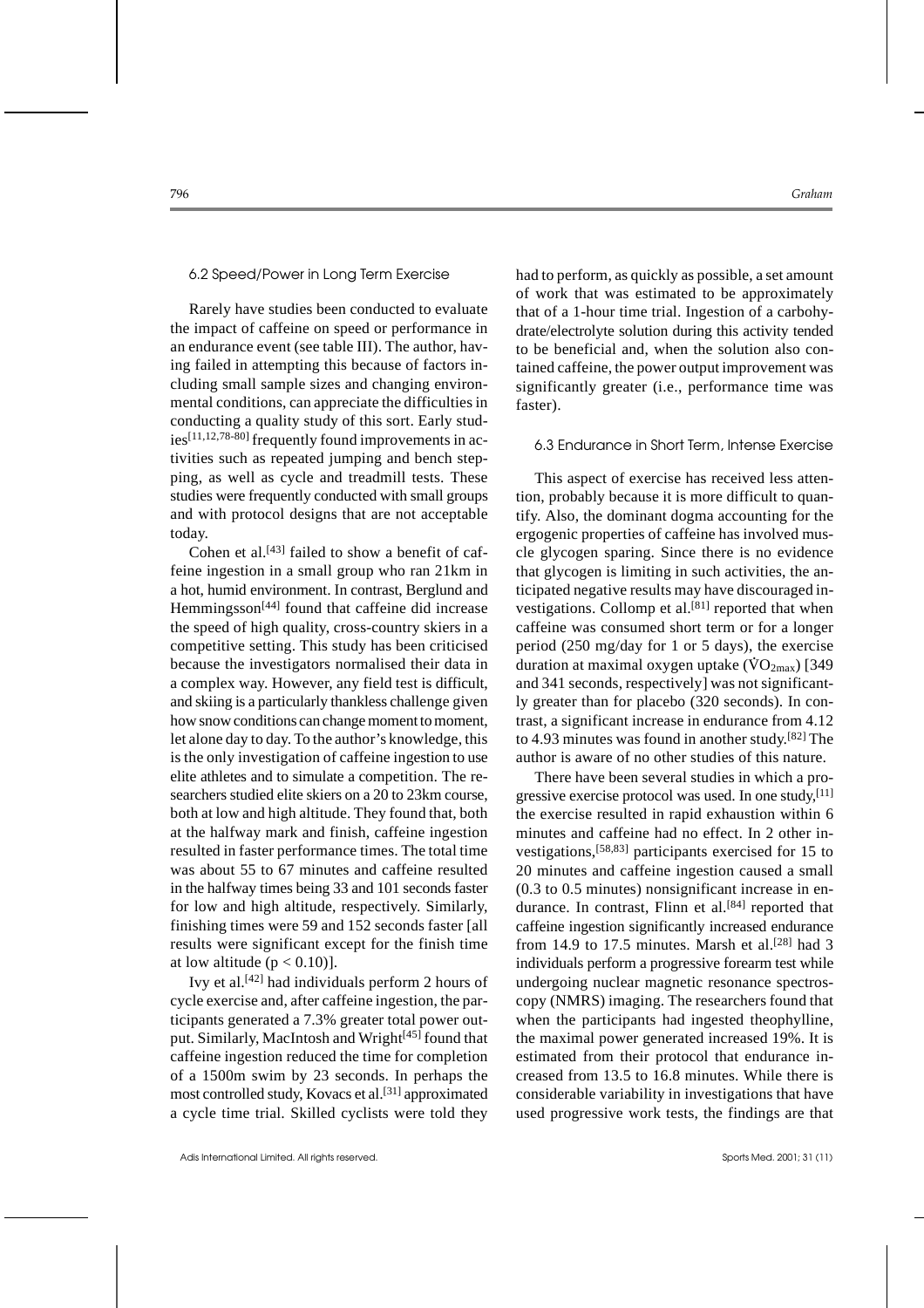caffeine either has positive effects or causes a nonsignificant improvement in exercise time.

#### 6.4 Power in Short Term, Intense Exercise

The ability to perform at high intensity has been examined in several studies (see table III). Wiles et al.<sup>[23]</sup> had participants simulate a 1500m run, and coffee ingestion produced a significant 4.2-second improvement in running speed. However, it should be noted that these were not elite athletes (times averaged 286 and 290 seconds for caffeine and placebo, respectively). There was no relationship between either habitual caffeine intake or running speed and the degree of improvement with caffeine. Collomp et al.<sup>[47]</sup> studied swimmers who swam 100m freestyle. Caffeine ingestion significantly improved the mean time of highly trained swimmers by about 1 second, while untrained athletes showed no improvement.

When activities of shorter duration are examined, the results are more inconsistent, probably because the potential improvement is small and difficult to measure because of the brief, intense nature of the exercise. Anselme and  $co$ -workers<sup>[50]</sup> reported that caffeine improved maximum power in 6-second sprints, but not in a 30-second Wingate test.[48] Similarly, no improvement in maximum force or fatigue was noted in a series of 4 Wingate tests.[49]

These areas are not well studied but it appears that, in exercise lasting at least 60 seconds, caffeine can be ergogenic. Whether caffeine has a positive effect in more intense exercise is controversial, but, once again, there are no studies showing negative effects.

#### 6.5 Strength Activity

It is anecdotally reported that many strength athletes use caffeine to increase their performance. It is not clear whether the perception of improvement is related to maximum strength or power or to the rate of fatigue. This is an area where there is a distinct paucity of quality work. There have been studies<sup>[85-87]</sup> with humans that suggested that caffeine enhances myoneural function and contractil-

ity. Supinski et al.<sup>[87]</sup> reported that caffeine increased diaphragm contractility by 48%. Lopes et al.,<sup>[88]</sup> who studied the adductor pollicis in a small group  $(n = 5)$ , stimulated the ulnar nerve at 10 to 100Hz and found no difference in maximum tension following ingestion of caffeine 500mg. However, during low frequency stimulation there was an increase in submaximal tension – the frequency-force curve was shifted to the left. Kalmar and Cafarelli<sup>[89]</sup> performed a detailed study recently and found that caffeine increased maximal voluntary activation: maximal voluntary contraction (MVC) increased 3.5% and the time to fatigue at 50% MVC improved by 26%. They proposed that caffeine altered neural function at supraspinal and/or excitation-contraction sites, but not at the level of the spinal cord or neuromuscular junction. In 1989, Tarnopolsky et al.<sup>[90]</sup> measured a number of neuromuscular factors in endurance athletes before and after a 90-minute treadmill run. When the athletes had consumed caffeine, there were no measurable effects on MVC, peak twitch torque, motor unit activation, or half relaxation time. However, the investigators recently<sup>[61]</sup> revisited the issue with more sensitive methods. During 2 minutes of tetanic stimulation, caffeine ingestion resulted in increased force development during low, but not during high frequency stimulation. The researchers concluded that the enhanced contractility was caused by local actions on the muscle itself and probably involved excitationcontraction mechanisms (possibly calcium release via the ryanodine receptor).

This aspect of study is in its infancy, but is promising. It suggests that caffeine has direct actions on muscle and that these are independent of metabolic issues. Such studies not only reveal insight regarding possible beneficial effects of caffeine for strength athletes, but also give valuable information regarding possible sites of fatigue and mechanisms of caffeine action.

#### **7. Possible Adverse Effects**

Can caffeine ingestion result in an adverse effect on performance? It has been mentioned previously that a negative effect on work performance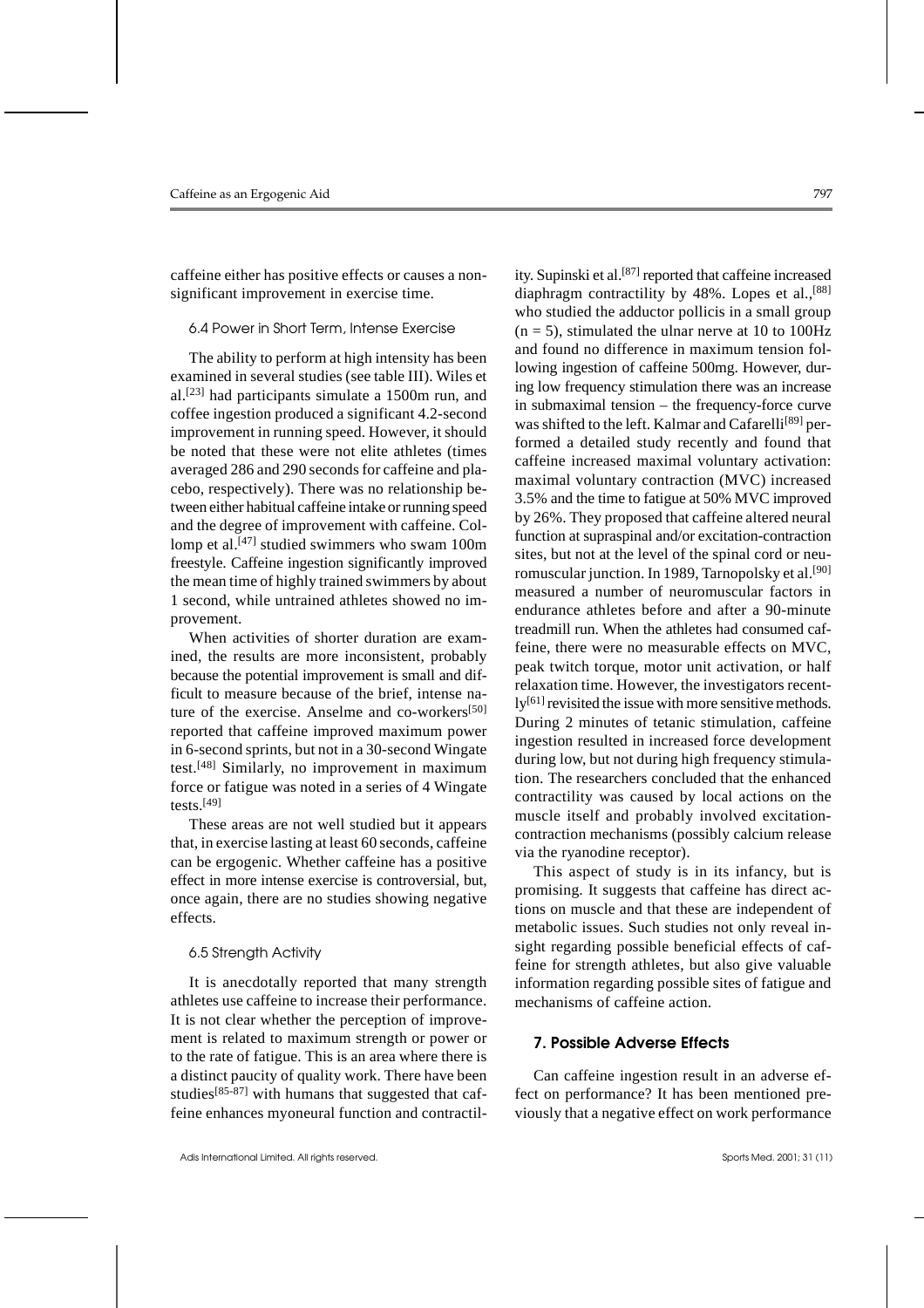was observed when participants received a high dose of caffeine. While a few studies[11,25,30,48,54,58,77,81,83] did not find caffeine to improve endurance, several of these studies[11,30,48,81] employed exercise protocols that led to rapid exhaustion. The author knows of no published study that has shown a negative effect of caffeine on performance.

#### 7.1 Fluid and Electrolyte Balance

A frequently suggested adverse effect is a caffeine-induced diuresis leading to fluid and electrolyte loss and a decrease in plasma volume. In a study comparing caffeine to coffee.<sup>[26]</sup> urine volume was measured an hour after ingestion of the selected compound and also after exercise. No differences were noted in urine output, and the volume closely matched that of the fluid ingested, regardless of the presence or absence of caffeine. Similarly, studies<sup>[30,31,33,45,77,91]</sup> that quantified bodyweight loss, sweat rates, plasma volume and electrolytes, and core temperature, did not find any impact of caffeine ingestion. While caffeine is a mild diuretic, it takes several hours for changes in renin to occur.<sup>[92]</sup> In the studies involving exercise, activity takes place before this time and presumably overrides the potential for diuresis. There does not appear to be any basis for the common concern that caffeine ingestion will dehydrate athletes. Wemple et al.[30] clearly demonstrated that caffeine ingestion resulted in a mild diuresis (1843 *vs* 1411ml of urine) over 4 hours, but if exercise took place, there was no diuretic effect. Furthermore, in either case, the diuresis did not generate measurable effects on plasma volume, sweat rate, or plasma or urine osmolality.

#### 7.2 Caffeine Dependency

There is no doubt that people can develop a tolerance and dependency for caffeine.<sup>[64,93-95]</sup> The tolerance is associated with an up-regulation of adenosine A1 or A2 receptors in at least some tissues, as well as adaptations in post-receptor events (section 4.1). However, most of this information is derived from animal models and/or *in vitro* evaluations of isolated cells. The tissues that are critical in responses in the intact organism remain unclear, and very little is known about the mechanisms involved.

Physical dependency for caffeine is described extensively by Strain et al.<sup>[64]</sup> They pointed out that substance dependency is characterised by tolerance, withdrawal symptoms, taking the substance in larger doses, and persistent desire for the substance, and so on. Caffeine withdrawal is associated with headaches, mood shifts (irritability, anxiety, depression, etc.), drowsiness and fatigue,  $[64,93]$  beginning in 12 to 24 hours, peaking in 24 to 48 hours, and lasting about 7 days. As little as 3 days of caffeine exposure is sufficient to produce withdrawal symptoms.<sup>[64]</sup> Not everyone will develop dependency, and the dependency is often mild. Nevertheless, the syndrome is similar to substance dependency syndromes for other psychoactive drugs. Furthermore, a few individuals can present a caffeine-induced anxiety disorder.

#### **8. Mechanisms**

If we are to address the various issues surrounding caffeine as an ergogenic aid, it is essential to understand how caffeine results in increased exercise capacity. It has been consistently reported that caffeine enhances endurance in prolonged activity lasting more than 30 minutes. While there are fewer studies of activities lasting 1 to 30 minutes, it appears that both endurance and performance (speed or power) are enhanced in these situations as well. Very often, the explanation for the actions of caffeine is that caffeine stimulates adrenaline secretion and this results in mobilisation of FFAs. This enhanced delivery of fuel to active muscle is thought to result in a 'Randle' effect, increasing fat oxidation and sparing limited and critical muscle glycogen stores. In 1980, Essig et al.<sup>[96]</sup> offered this as a possible explanation. It was insightful at the time, but in the last 2 decades, many findings have not been compatible with this theory.

The glycogen-sparing theory is frequently relied on to explain the actions of caffeine. However, there is a serious lack of support and, more recently, there are studies that clearly illustrate that it is not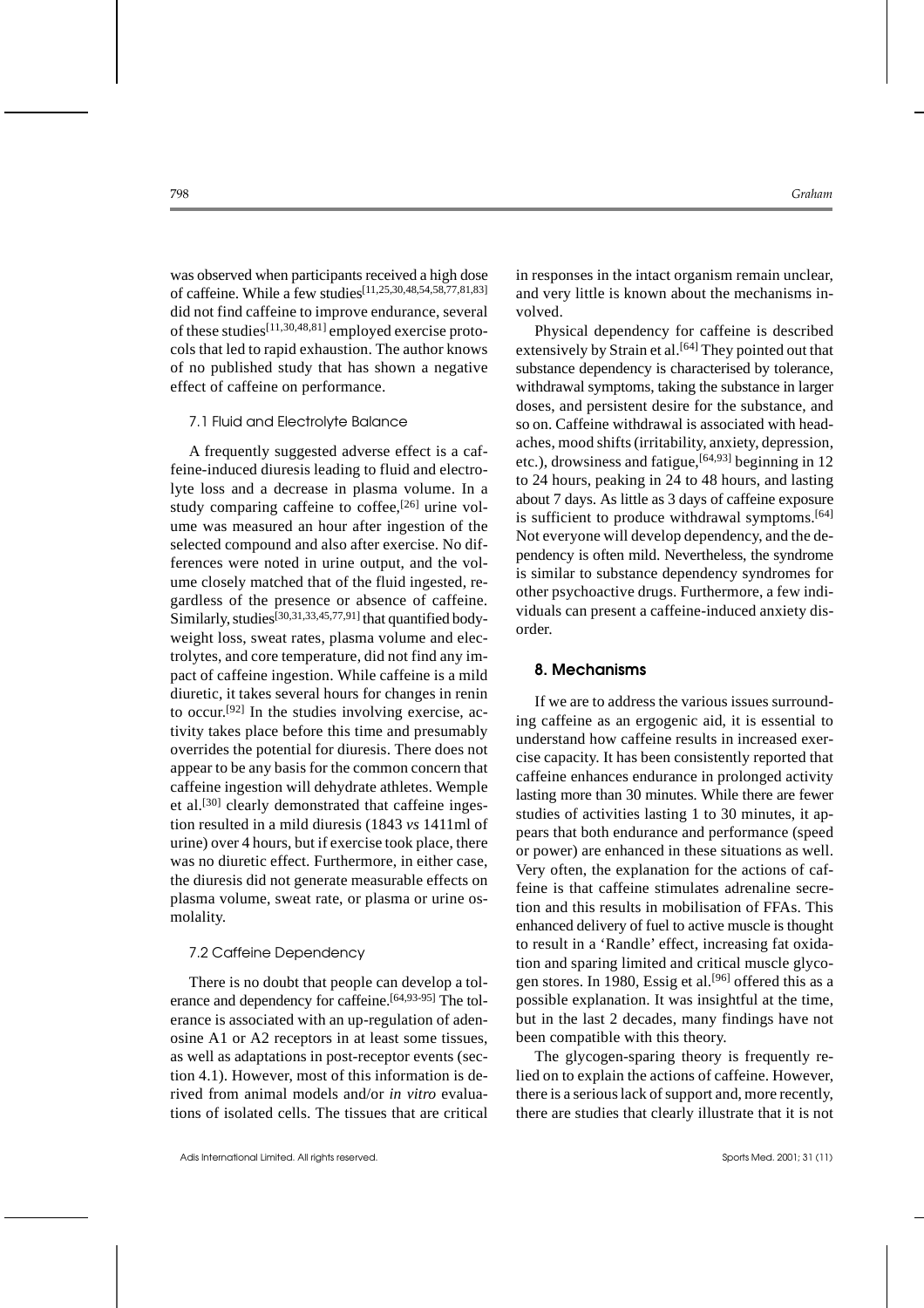correct in many circumstances. Unfortunately, most investigations have been very descriptive and lack critical measures. Many studies referred to above did not even measure plasma caffeine concentrations, let alone catecholamines, both of which are fundamental to the glycogen-sparing hypothesis. There are very few reports of data from muscle biopsies, and only 2 investigations<sup>[27,97]</sup> have quantified muscle metabolism.

It is becoming apparent that caffeine is a powerful drug that affects most, if not all, tissues. As mentioned in section 1, this is not surprising given the ubiquitous distribution of adenosine receptors. This also means that these investigations with caffeine should be regarded not only as practical studies of athletic performance, but also as important examinations of fundamental aspects of physiological regulatory roles for adenosine.

#### 8.1 Fat Oxidation

Does caffeine enhance fat metabolism? Even if it does, fat oxidation is trivial in some situations when caffeine is ergogenic, such as in short term, intense activity and in resistance activity. In addition, the studies showing that caffeine did not decrease respiratory exchange ratio (RER) and/or increase plasma FFA levels probably outnumber those that found the 'expected' result. In 12 different studies in the author's laboratory, no decrease in RER following caffeine ingestion was observed. In only 6 of these studies were circulating FFA levels increased (mainly at rest before exercise). Yet, in the 9 studies in which endurance was measured, caffeine was ergogenic in 8 (only when Wingate tests were examined was an ergogenic effect not found).

Furthermore, Raguso et al.<sup>[27]</sup> reported that theophylline failed to alter either the rate of appearance (Ra) or disappearance (Rd) for FFAs or glycerol. In another study,[97] while caffeine ingestion increased arterial FFA levels, net uptake of FFAs by the exercising leg was not enhanced (fig. 1) and whole body RER was not altered. Thus, in a wide variety of circumstances, there is little support for the theory that caffeine increases fat oxidation, even though

it may well promote adipose tissue lipogenesis at rest.

There are considerable data demonstrating that caffeine increases adrenaline levels (section 8.6), and a recent study<sup>[97]</sup> showed that leg sympathetic stimulation was increased by caffeine. However, FFA mobilisation occurs even in tetraplegics when there is no increase in catecholamine levels.[76,98] The author speculates that the following scenario occurs with fat metabolism: caffeine antagonises A1 receptors of adipocytes and this enhances lipolysis (this may be supplemented with increased sympathetic activity resulting in adrenergic β-receptor stimulation); the elevation of FFA levels results in increased hepatic uptake of FFAs, some of which are oxidised or esterified to triglycerides; the excess FFAs form ketone bodies, which are released and cleared by several tissues, including skeletal muscle.

#### 8.2 Muscle Glycogen

It is commonly stated that caffeine results in glycogen sparing, and there are many exercise protocols (exercise lasting <30 minutes) in which caffeine has been shown to be beneficial when glycogen does not appear to be limiting. Furthermore,



**Fig. 1.** A summary of net free fatty acid (FFA) exchange across the leg (data from Graham et al.[97]). Participants ingested either placebo or caffeine 6 mg/kg, rested for 1 hour, and then exercised at 70% maximal oxygen uptake for 1 hour. Negative values are net uptake. Data are means ± SEM.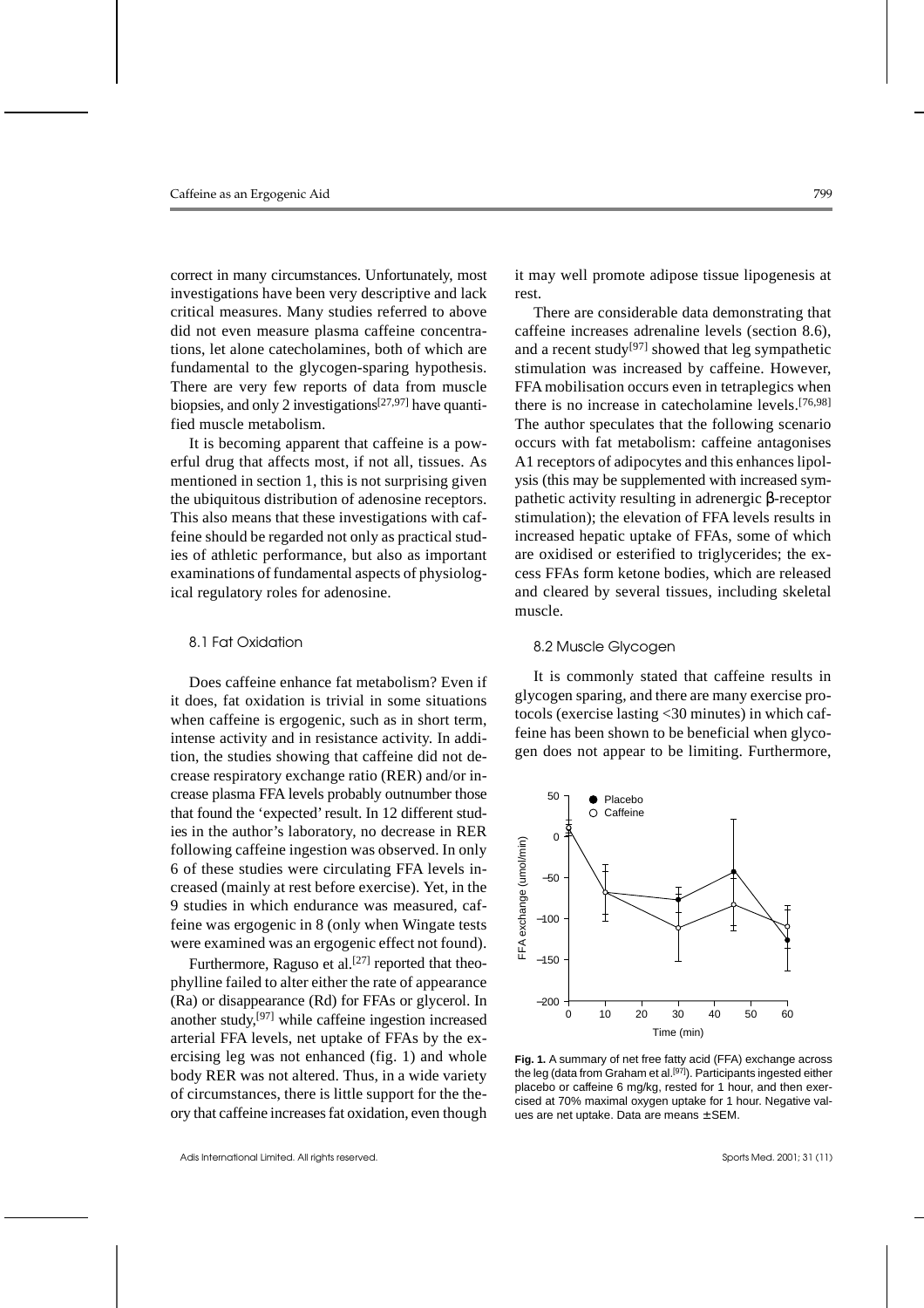the literature is far from consistent regarding the impact of caffeine on muscle glycogen. The initial study by Ivy et al. $[42]$  demonstrated that caffeine reduced glycogen use during prolonged exercise that was not performed to exhaustion. This was confirmed by Erickson et al.<sup>[34]</sup> and by other investigators,[55] who found that reduced net catabolism occurred only in the first 15 minutes of exercise.

Subsequently, Jackman et al.<sup>[82]</sup> found no difference in muscle glycogen use during exercise at VO $_{2\text{max}}$ , although caffeine enhanced endurance time. Similarly, Chesley et al.<sup>[99]</sup> found no difference in glycogen after either 3 or 15 minutes of exercise at 85% of  $VO<sub>2max</sub>$ . Greer et al.<sup>[29]</sup> recently found that, while both theophylline and caffeine enhanced endurance time in exercise normally lasting 32 minutes, there was no difference in muscle glycogen, nor was glycogen depleted in the placebo trial. Thus, even if glycogen had been spared, there is no evidence that it was the limiting factor for endurance time. Laurent et al.<sup>[100]</sup> reported no glycogen sparing caused by caffeine during 2 hours of exercise at  $65\%$   $\rm \ddot{VO}_{2max}$ . Recently, another study<sup>[97]</sup> found that, at 10 and 60 minutes of exercise at 70% of  $\rm{VO}_{2\text{max}}$ , there were no differences in net glycogen catabolism. It is difficult to explain why the first 3 investigations consistently reported glycogen sparing and the more recent studies did not confirm this observation. The obvious possibilities of individual training, exercise intensity, and so on, do not appear to be different between the studies.

It is interesting to note that Chesley et al.<sup>[99]</sup> observed that muscle glycogen phosphorylase a (the more active form of the phosphorylase) had a very strong tendency to be increased at 3 minutes of exercise in the caffeine trials. Such a phosphorylase activation should promote rather than spare glycogen catabolism. Vergauwen et al.<sup>[101]</sup> actually found that, when the rat hind-limb model was exposed to caffeine during stimulation, glycogen breakdown was enhanced by 40% in the fast-oxidative fibres. However, the researchers also demonstrated that phosphorylase activity was not affected, but that glycogen synthase activity was depressed.

#### 8.3 Blood Glucose

The other component of carbohydrate metabolism, blood glucose, is rarely considered. There are a few reports that blood glucose is increased by caffeine,<sup>[21,27,53,75,91,97]</sup> but generally it is not altered. Raguso et al.<sup>[27]</sup> found that the Ra for glucose was not influenced by theophylline at rest, or during an hour of exercise at  $70\%$  VO<sub>2max</sub>, but Rd was decreased. They concluded that this was because of decreased uptake of glucose by active muscle. Direct measurements of leg glucose uptake have been made during very similar exercise. Caffeine resulted in an increase in arterial glucose levels, but in no difference in uptake by the active leg (fig. 2). Subsequently, a decrease in glucose uptake was noted in nonexercising muscle (unpublished results). This could account for the reduced Rd for glucose.

#### 8.4 Lactate

There is one further aspect to carbohydrate metabolism that raises some intriguing issues. It is remarkable how often[27,48,51,53,55,62,75,81,91,97,99,102] it has been observed that caffeine ingestion increases blood lactate levels. This is paradoxical considering the dogma that carbohydrate sparing is supposed to occur. It is also interesting that this has



**Fig. 2.** A summary of net glucose exchange across the leg (data from Graham et al.[97]). Participants ingested either placebo or caffeine 6 mg/kg, rested for 1 hour, and then exercised at 70% maximal oxygen uptake for 1 hour. Negative values are net uptake. Data are means ± SEM.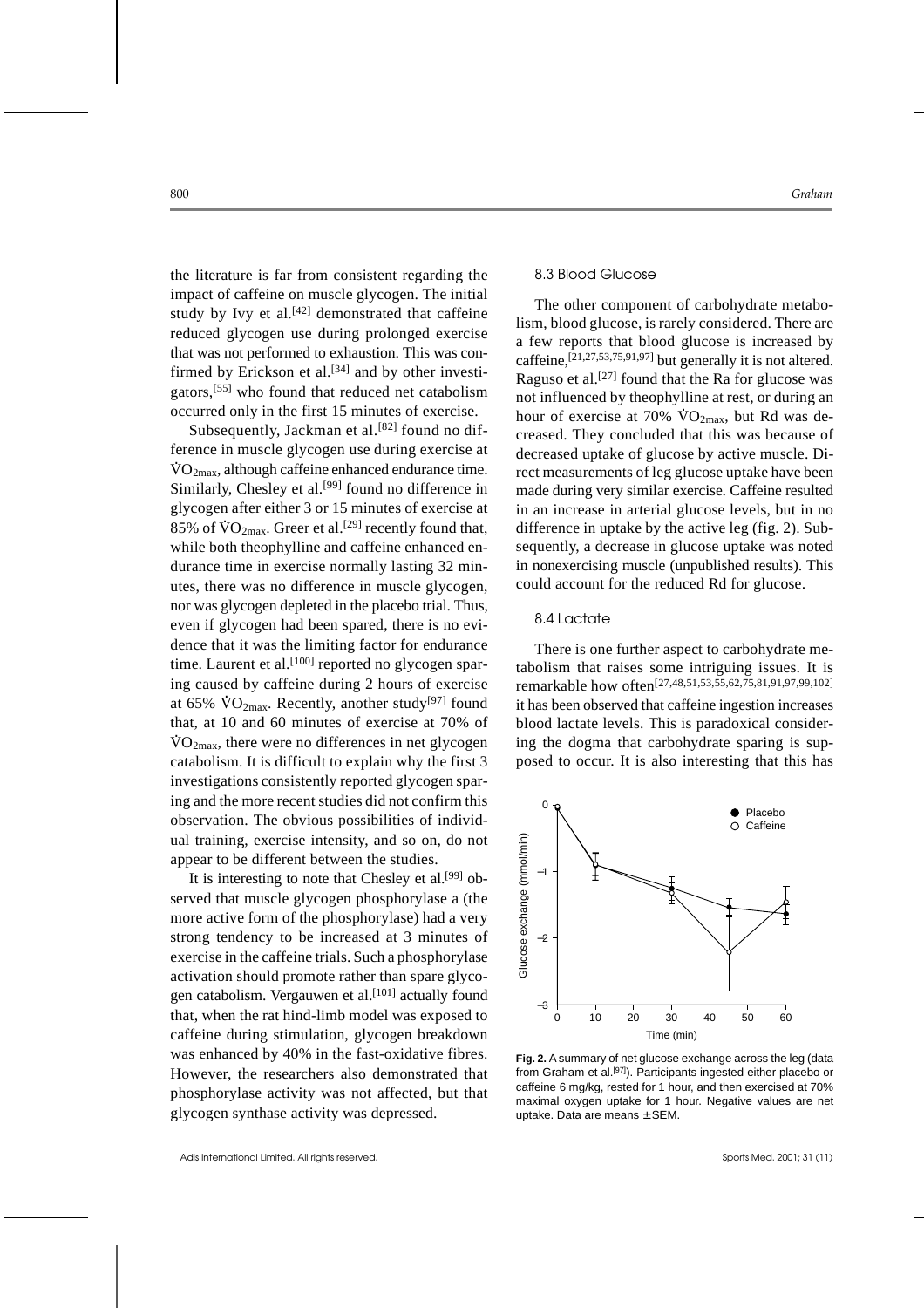probably been observed more consistently than an increase in FFA levels, and certainly more often than a decrease in RER, in association with caffeine ingestion. However, it is rarely raised in discussions of the metabolic consequences of caffeine. When it has been discussed, the interpretation has been that lactate production is greater than pyruvate oxidation, perhaps because of the latter being suppressed by enhanced fat oxidation. As reviewed above, there is little evidence for increased fat oxidation. Furthermore, measurements of muscle acetyl CoA and citrate<sup>[29,75,97]</sup> generally do not support such a mechanism. Muscle lactate measurements in steady-state exercise<sup>[29,97,99]</sup> showed no difference when caffeine or theophylline was consumed. Recently, direct evidence was published $[97]$  that caffeine elevated arterial lactate levels during exercise, but muscle lactate levels and release from the exercising leg were not altered (fig. 3). Similarly, no change in lactate exchange was observed in the nonexercising leg when caffeine was administered (unpublished results), possibly because caffeine was inhibiting lactate clearance, perhaps by the liver.

#### 8.5 Energy Status

Chesley et al.[99] found that caffeine improved energy status, as evident from less phosphocreatine (PCr) degradation and less accumulation of the predicted free levels of adenosine diphosphate (ADP) and adenosine monophosphate (AMP). However, these changes were found only in the subgroup of participants who had less muscle glycogen use following caffeine ingestion. The significance of this finding is questionable as the participants were divided post hoc into subgroups based on glycogen data, and then examined further for energy status, etc. Marsh et al.<sup>[28]</sup> conducted what could be classified as a pilot study using NMRS. They studied 3 individuals who had ingested theophylline and performed progressive forearm exercise. In agreement with Chesley et al.,<sup>[99]</sup> Marsh et al.<sup>[28]</sup> reported that there was a trend for the inorganic phosphate (Pi)/Pcr ratio to shift in favour of more Pcr with theophylline. Clearly, these findings should be followed up with further investigations.



**Fig. 3.** A summary of net lactate exchange across the leg (data from Graham et al.[97]). Participants ingested either placebo or caffeine 6 mg/kg, rested for 1 hour, and then exercised at 70% maximal oxygen uptake for 1 hour. Negative values are net uptake. Data are means ± SEM.

#### 8.6 Catecholamines

The final aspect of the glycogen-sparing model is that of caffeine-induced increases in sympathetic activity. Clearly, caffeine can increase circulating levels of adrenaline.[29,49,53,55,59,63,75,82,97] Only rarely[30,90] has this not been observed. However, the increase is quite modest and it is debatable whether this would have metabolic significance. At the very least, the increase is probably not critical to caffeine actions. Tetraplegic humans have a very low level of plasma catecholamines that is not elevated by caffeine.[76,98] Nevertheless, caffeine caused a 'normal' rise in FFA levels in individuals at rest and, when their muscles were electrically stimulated,[98] fatigue was delayed.

In addition, Chesley et al. $[103]$  infused adrenaline to levels very similar to those observed during exercise when caffeine had been administered. The elevated adrenaline level did not result in any difference in muscle glycogen degradation, or in the calculated free levels of lactate, phosphocreatine or adenosine triphosphate (ATP), ADP and AMP. Furthermore, van Baak and Saris<sup>[104]</sup> studied the Furthermore, van Baak and Bariston studied the effects of propranolol on exercise  $(70\% \text{ VO}_{2\text{max}})$ responses to caffeine ingestion: endurance increased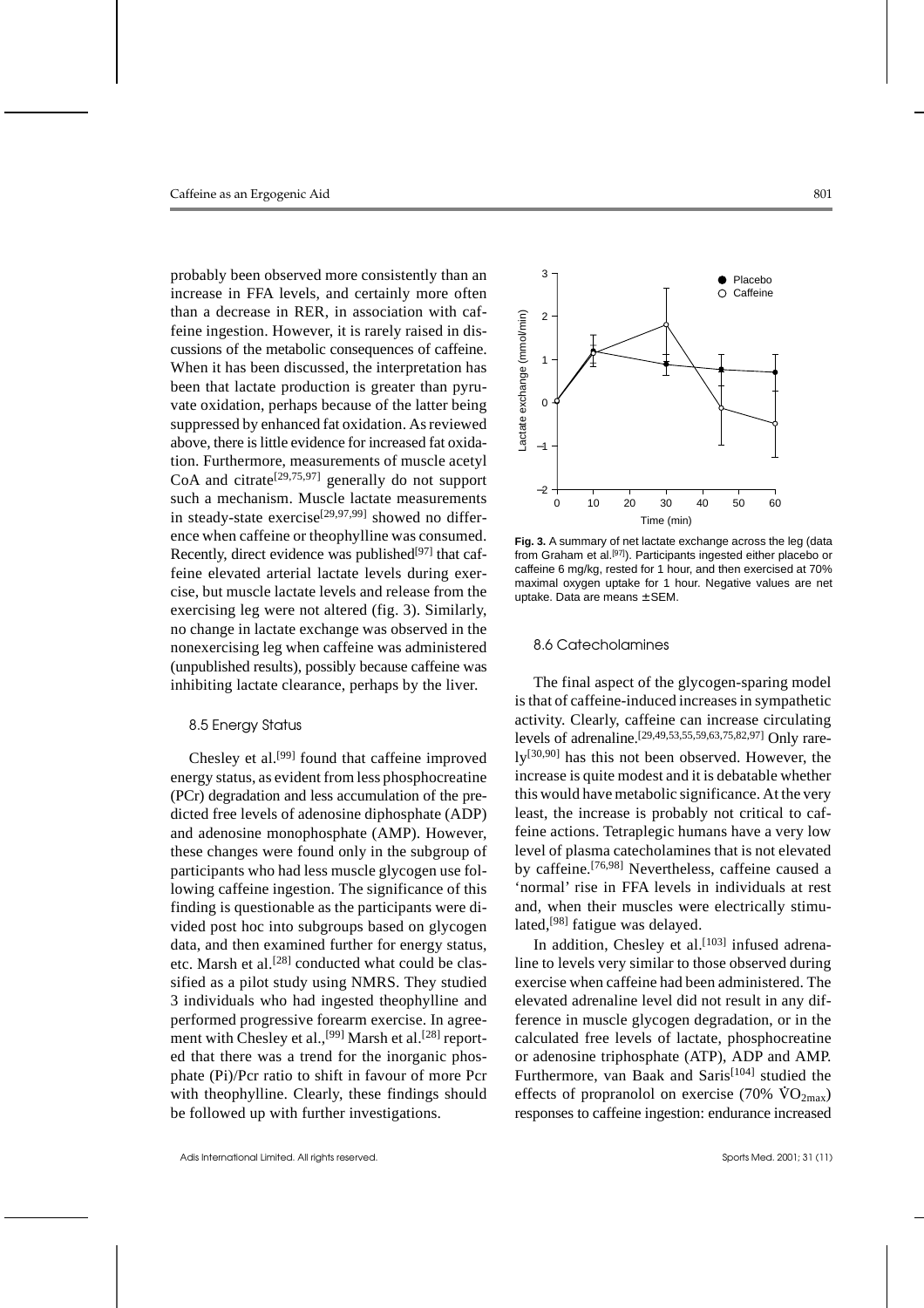In contrast to data for adrenaline, rarely have studies found an increase in noradrenaline (norepinephrine) levels. However, circulating noradrenaline results from the 'washout'of tissues, and tissue exchange must be measured directly to determine whether or not the sympathetic system is enhanced. Previous data were from mixed venous blood samples, but recently, tissue exchange measurements were made for the exercising  $leg.^{[97]}$  Contrary to previous results, leg noradrenaline release/washout was markedly enhanced during exercise when participants had ingested caffeine.

For the last 2 decades, most studies failed to find a decrease in RER following caffeine ingestion and this was dismissed as being only an indirect measure. More recently, direct determinations of fat oxidation, and of glycogen and glucose metabolism, also failed to support the theory that caffeine shifts metabolism in favour of fat oxidation. Clearly, it is time to consider alternative theories.

#### 8.7 Blood Flow

Rarely have the cardiovascular consequences of caffeine ingestion been considered, perhaps because early studies showed very little change in blood pressure and heart rate for resting or exercising participants. There are several factors associated with caffeine that could be important in cardiovascular regulation, including adenosine-receptor antagonism and enhanced sympathetic activity. Within the cardiovascular system, these factors could result in either central or peripheral actions. Recently, Daniels et al.<sup>[105]</sup> found that caffeine ingestion caused an increase in peripheral resistance of the forearm vasculature and a decrease in flow during leg exercise. In another study,  $[97]$  a modest, but significant increase in mean blood pressure (measured by direct arterial catheterisation) was noted during rest and exercise. Since blood flow to the leg was not altered, leg vascular resistance was elevated. The importance of these changes is unknown, but like the responses described above, they suggest multiple, regulatory roles for endogenous adenosine.

If the ergogenic mechanisms are not those of metabolism, then what are the alternatives? Metabolism does not control muscle function, it is regulated by it. In other words, metabolism occurs as a result of demands for replenishment of ATP consumed by muscle contractions, and so on. How these demands are met may alter the amounts of critical metabolic stores and limit their activity, but to date, there is minimal evidence that aspects of fat or carbohydrate metabolism are changed. The mechanisms that appear to be critical are associated with contractile mechanisms and may involve aspects of excitation-contraction coupling and/or motor unit recruitment.

#### 8.8 Ion Balance

It is likely that many aspects of fatigue involve electrolyte homeostasis. This could involve a suppression in resting membrane potential caused by a loss of potassium or be caused by reduced calcium release from the sarcoplasmic reticulum. Either of these actions would result in less motor unit activation and/or less force production per motor unit. It is clear that potassium ions are lost from the muscle with every depolarisation<sup>[106-108]</sup> and that plasma potassium levels subsequently increase. This could result in a reduced resting membrane potential. It has been observed that caffeine ingestion results in less of an increase in plasma potassium during exercise.<sup>[45,109]</sup> This could be caused by less washout of potassium from the active muscle or a faster plasma clearance. Lindinger et al.<sup>[109]</sup> speculated that either caffeine, or the associated increase in adrenaline, stimulated resting muscle sodium/potassium ATPase to take up more potassium.

There are several lines of evidence to support this hypothesis. Lindinger et al. $[110]$  have shown that caffeine (in nonphysiological doses) directly stimulates resting muscle potassium uptake. A recent study<sup>[97]</sup> demonstrated that, following caffeine ingestion, participants had less increase in arterial potassium, but potassium release from the active leg was not altered. No discrimination could be made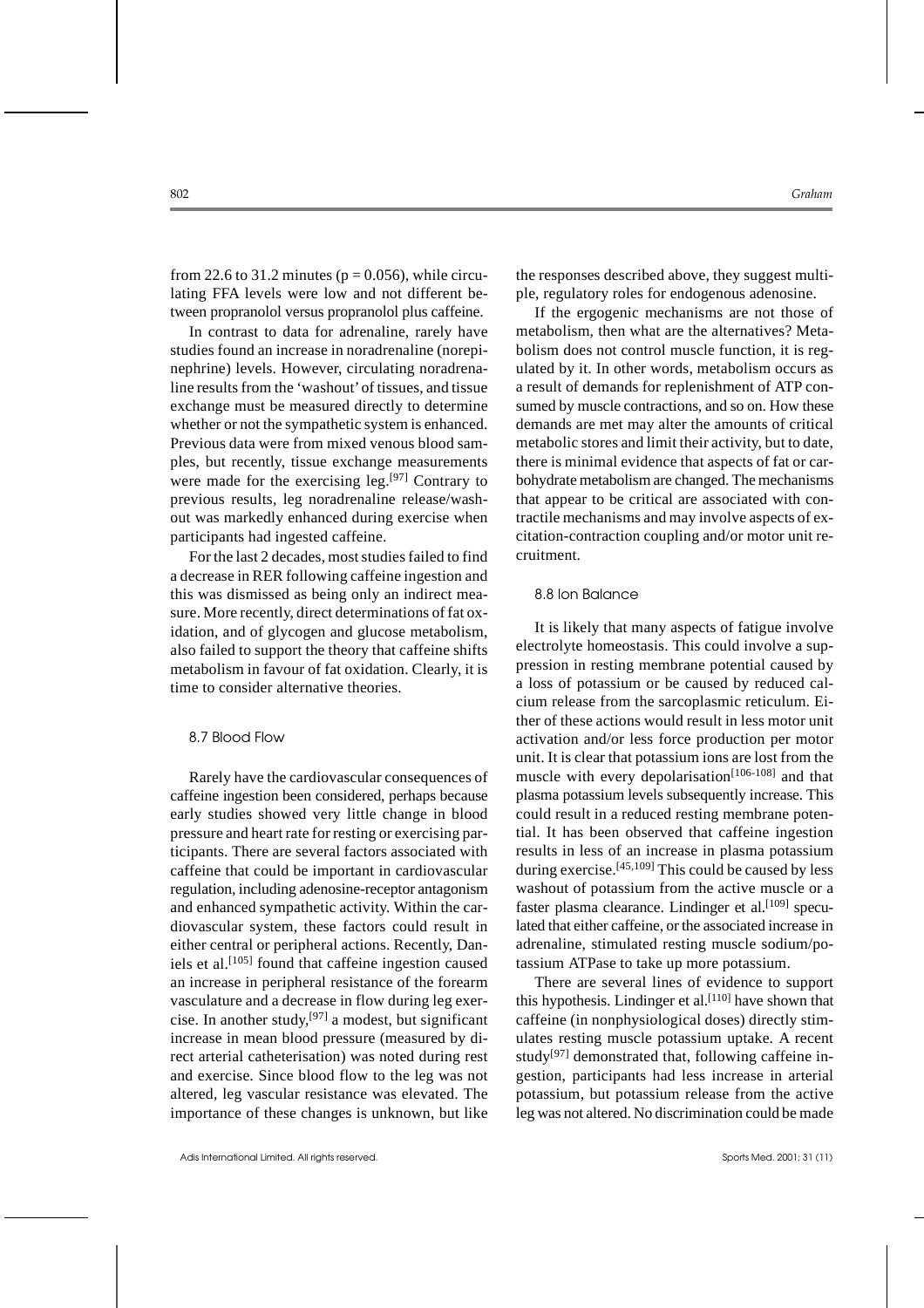between the possible effects of caffeine and those of adrenaline. The possibility that the signal is caffeine rather than adrenaline is supported by the work of van Soeren et al.,[98] who found that caffeine ingestion resulted in tetraplegic participants having less of an increase in circulating potassium, while adrenaline was not altered. In contrast, van Baak and Saris<sup>[104]</sup> found that, during exercise, plasma potassium levels were elevated with β-blockade, but were no different between caffeine and placebo groups. These studies support the theory that potassium clearance is enhanced. However, critical studies addressing whether or not lower arterial (and hence interstitial) potassium levels moderate fatigue have not been performed.

As reviewed earlier, studies<sup>[61,88,89]</sup> suggest that excitation-contraction coupling is enhanced with caffeine. It is well known that pharmacological doses of caffeine can alter calcium exchange by the sarcoplasmic reticulum in isolated muscle preparations, but studying this *in vivo* under physiological conditions will prove to be a great challenge.

#### 8.9 Central Nervous System

As every coffee drinker knows, caffeine can stimulate the CNS. Adenosine receptors are plentiful in many areas of the brain. Often, authors suggest that caffeine 'stimulates the brain'. Clearly, reviews such as those by Fredholm<sup>[17]</sup> and Benowitz<sup>[111]</sup> and others[3,112,113] demonstrate that such statements are gross oversimplifications. The CNS consists of many areas with different adenosine-receptor populations. It is not merely that caffeine will bind to one specific set of receptors in one isolated area resulting in a single neural event. The CNS effects are varied and far reaching, probably including altered sympathetic activity, motor recruitment, and perception of fatigue and pain (see section 2.3). The topic of the CNS is vast, and there are many reviews on caffeine and the CNS, but rarely have these been examined with regard to exercise. Furthermore, studies involving humans are normally conducted in carefully controlled environments and therefore have limited application to athletes in competition, who are usually highly aroused and, perhaps, anxious.

Any or all of these factors could be important, but they are not vital. Caffeine increased muscle endurance in tetraplegic patients in one study,[76] and other investigators [61,88] found caffeine-induced effects when muscles were electrically stimulated. Thus, the ergogenic effects of caffeine must involve direct actions on peripheral tissues.

#### **9. Ethical Considerations**

Is there any reason to be concerned about caffeine as an ergogenic aid? It is difficult to resolve what advice to give athletes. In competition, caffeine is allowed up to a critical limit: it is not 'illegal'. It is a powerful tool to increase exercise capacity in training, and probably also in competition. There are very few adverse effects or health risks. In addition, caffeine is a common part of most people's diets. One could draw parallels to carbohydrate loading, creatine loading, and vitamin, mineral and antioxidant supplementation. However, unlike these examples, caffeine is not a traditional nutrient. Athletes who ingest caffeine are using a drug for the express purpose of gaining an advantage. As such, the author considers it to be doping and unethical. If an athlete has made a conscious decision to take caffeine for the purpose of gaining an advantage and enhancing performance, this could be the first of a series of similar decisions for other drugs. It is not possible at this time to demonstrate what dose of caffeine can be taken without causing an ergogenic effect. However, even if this was known, urinary excretion is too variable to accurately predict the dose ingested (see section 3.3). Given this, the only solutions at this time to create a fair opportunity for all athletes are to recommend either blood analysis or a ban on caffeine in sport.

#### **10. Conclusion**

Caffeine is a complex substance that is found in many organic compounds and is consumed by humans in coffee, teas and chocolate. In addition, the food industry is now adding caffeine to a wide assortment of foods and drinks. Caffeine is also found in various 'natural health products' and in many over-the-counter drugs. The effects it has on the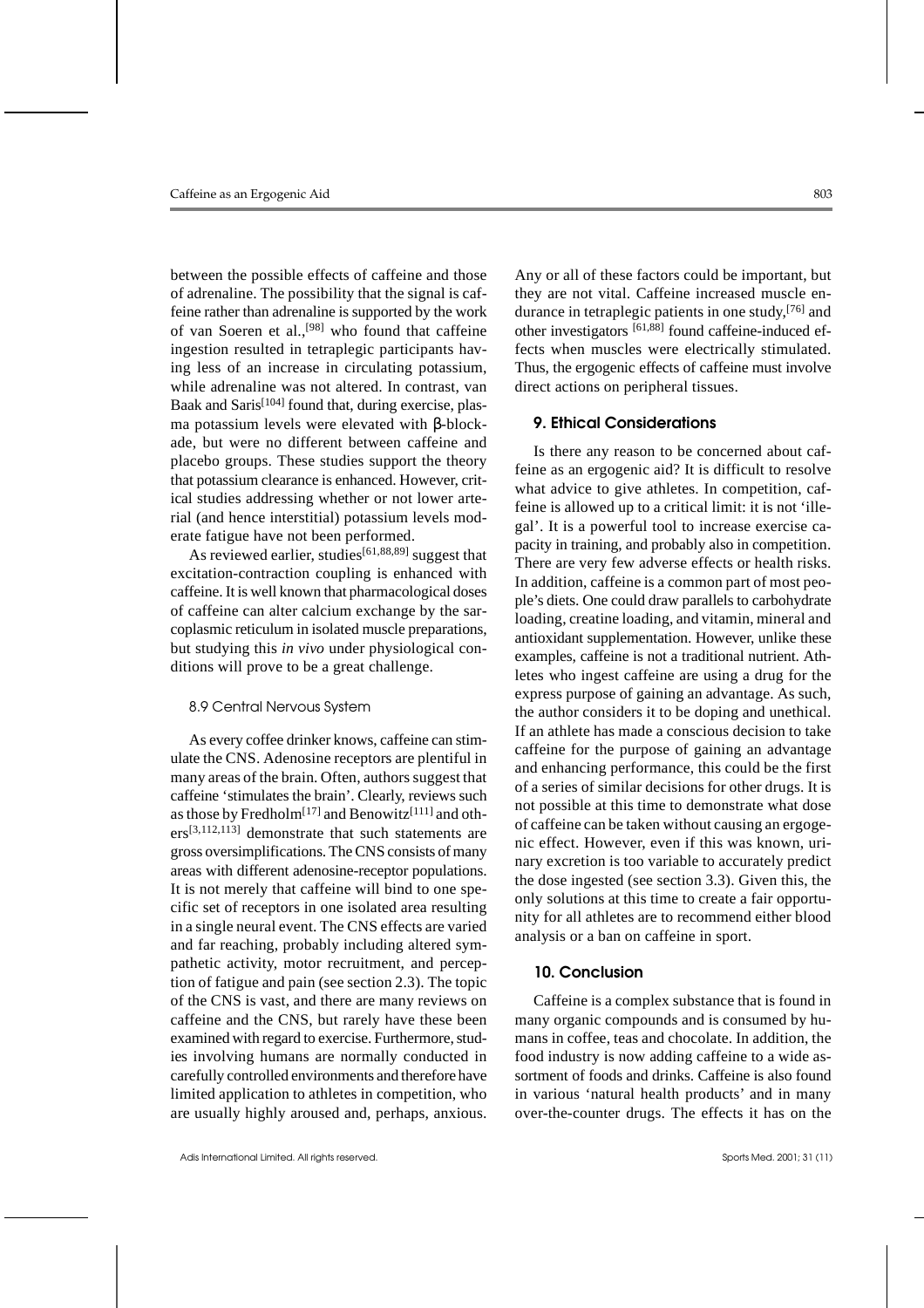body are wide ranging, probably because of the presence of various adenosine receptors in many tissues.

Caffeine, and probably dimethylxanthines, are ergogenic in most if not all exercise situations. To the author's knowledge, no study has shown that administration of these substances produces negative effects during exercise. The mechanisms involved in actions of these compounds are varied and complex and extend well beyond the traditional explanation of sparing of muscle glycogen to probably involve fundamental aspects of muscle contractility. Many scientists have conducted very descriptive investigations. They should recognise that the effects of caffeine are also demonstrating the consequences of antagonising normal biological function and, as such, may reveal important aspects of physiological regulation. Such results may well have wider implications and apply to both basic and medical sciences.

#### **Acknowledgements**

The author gratefully acknowledges the vital support of his co-authors in the various publications cited from his work, and the outstanding technical support of Ms Premila Sathasivam. His work has been supported by Natural Science and Engineering Research Council (NSERC) of Canada, by Sport Canada, and by Gatorade Sport Science Institute.

#### **References**

- 1. Graham TE, Rush JWE, Van Soeren MH. Caffeine and exercise: metabolism and performance. Can J Appl Physiol 1994; 19: 111-38
- 2. Graham TE, McLean C. Gender differences in the metabolic responses to caffeine. In: Tarnopolsky M, editor. Gender differences in metabolism: practical and nutritional implications. Boca Raton: CRC Press, 1999: 301-27
- 3. Nehlig A, Debry G. Caffeine and sports activity: a review. Int J Sports Med 1994; 15: 215-23
- 4. Tarnopolsky MA. Caffeine and endurance performance. Sports Med 1994; 18: 109-25
- 5. Conlee RK. Amphetamine, caffeine, and cocaine. In: Lamb DR, Williams MH, editors. Ergogenics: enhancement of performance in exercise and sport. Ann Arbor: Wm. C. Brown, 1991: 285-330
- 6. Graham TE. The possible actions of methylxanthines on various tissues. In: Reilly T, Orme M, editors. The clinical pharmacology of sport and exercise. Amsterdam: Elsevier Science BV, 1997: 257-70
- 7. Spriet LL. Caffeine and performance. Int J Sport Nutr 2000; 5: S84-S99
- 8. Apgar JL, Tarka JSM. Methylxanthine composition and consumption patterns of cocoa and chocolate products. In: Spiller GA, editor. Caffeine. Boca Raton: CRC Press, 1998: 163-92
- 9. Lundsberg LS. Caffeine consumption. In: Spiller GA, editor. Caffeine. Boca Raton: CRC Press, 1998: 199-224
- 10. Harland BF. Caffeine and nutrition. Nutrition 2000; 16: 522-6
- 11. Perkins R, Williams MH. Effect of caffeine upon maximal muscular endurance of females. Med Sci Sports 1975; 7: 221-4
- 12. Weiss B, Laties VG. Enhancement of human performance by caffeine and the amphetamines. Pharmacol Rev 1962; 14: 1-36
- 13. Data on file. The National School Survey on Drugs and Sport. Ottawa (ON): Canadian Centre of Drug-free Sport (Canadian Centre Ethics in Sport), 1993: 1-77
- 14. Palmer TM, Stiles GL. Review: neurotransmitter receptors VII: Adenosine receptors. Neuropharmacology 1995; 34: 683-94
- 15. Shryock JC, Belardinelli L. Adenosine and adenosine receptors in the cardiovascular system: biochemistry, physiology, and pharmacology. Am J Cardiol 1997; 79: 2-10
- 16. Ralevic V, Burnstock G. Receptors for purines and pyrimidines. Pharmacol Rev 1998; 50: 413-80
- 17. Fredholm BB. Adenosine, adenosine receptors and the actions of caffeine. Pharmacol Toxicol 1995; 76: 93-101
- 18. Fredholm BB, Battig K, Holmen J, et al. Actions of caffeine in the brain with special reference to factors that contribute to its widespread use. Physiol Rev 1999; 51 (1): 83-133
- 19. Dewey KG, Romero-Abal ME, Quan de Serrano J, et al. Effects of discontinuing coffee intake on iron status of iron-deficient Guatemalan toddlers: a randomized intervention. Am J Clin Nutr 1997; 66: 168-76
- 20. Spiller AM. The chemical components of coffee. In: Spiller GA, editor. Caffeine. Boca Raton: CRC Press, 1998: 97-161
- 21. Trice I, Haymes EM. Effects of caffeine ingestion on exerciseinduced changes during high-intensity, intermittent exercise. Int J Sport Nutr 1995; 5: 37-44
- 22. Costill DL, Dalsky GP, Fink WJ. Effects of caffeine ingestion on metabolism and exercise performance. Med Sci Sports 1978; 10: 155-8
- 23. Wiles JD, Bird SR, Hopkins J, et al. Effect of caffeinated coffee on running speed, respiratory factors, blood lactate and perceived exertion during 1500-m treadmill running. Br J Sports Med 1992; 26: 116-20
- 24. Casal DC, Leon AS. Failure of caffeine to affect substrate utilization during prolonged running. Med Sci Sports Exerc 1985; 17: 174-9
- 25. Butts NK, Crowell D. Effect of caffeine ingestion on cardiorespiratory endurance in men and women. Res Q Exerc Sport 1985; 56: 301-5
- 26. Graham TE, Hibbert E, Sathasivam P. The metabolic and exercise endurance effects of coffee and caffeine ingestion. J Appl Physiol 1998; 85: 883-9
- 27. Raguso CA, Coggan AR, Sidossis LS, et al. Effect of theophylline on substrate metabolism during exercise. Metabolism 1996; 45 (9): 1153-60
- 28. Marsh GD, McFadden RG, Nicholson RL, et al. Theophylline delays skeletal muscle fatigue during progressive exercise. Am Rev Respir Dis 1993; 147: 876-9
- 29. Greer F, Friars D, Graham TE. Comparison of caffeine and theophylline ingestion: exercise metabolism and endurance. J Appl Physiol 2000; 89: 1837-44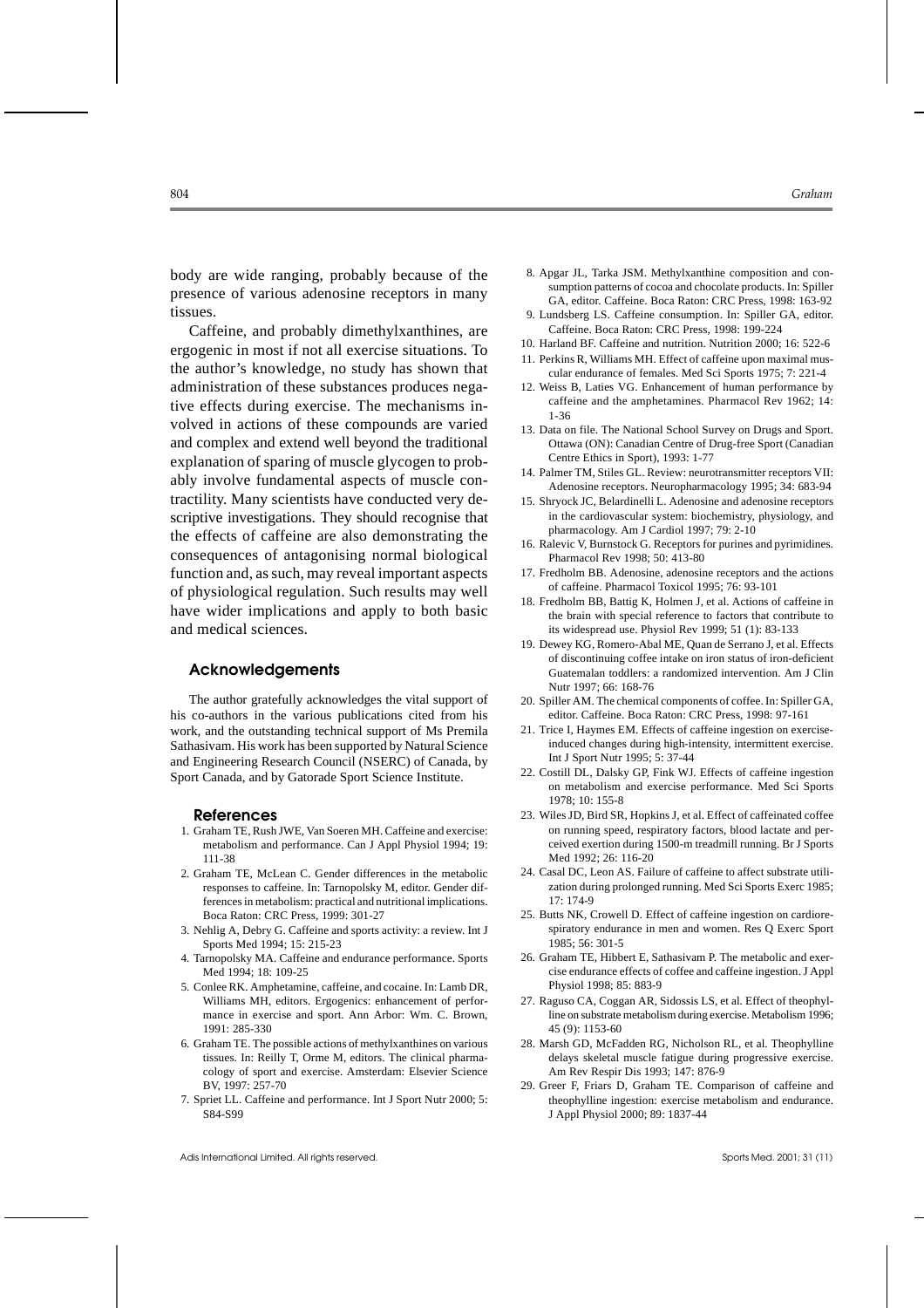- 30. Wemple RD, Lamb DR, McKeever KH. Caffeine *vs* caffeinefree sports drinks: effects on urine production at rest and during prolonged exercise. Int J Sports Med 1997; 18: 40-6
- 31. Kovacs EMR, Stegen JHCH, Brouns F. Effect of caffeinated drinks on substrate metabolism, caffeine excretion, and performance. J Appl Physiol 1998; 85: 709-15
- 32. Sasaki H, Maeda H, Usui S, et al. Effect of sucrose and caffeine ingestion on performance of prolonged strenuous running. Int J Sports Med 1987; 8: 261-5
- 33. Wells CL, Schrader TA, Stern JR, et al. Physiological responses to a 20-mile run under three fluid replacement treatments. Med Sci Sports Exerc 1985; 17: 364-9
- 34. Erickson MA, Schwarzkopf RJ, McKenzie RD. Effects of caffeine, fructose, and glucose ingestion on muscle glycogen utilization during exercise. Med Sci Sports Exerc 1987; 19: 579-83
- 35. Gaesser GA, Rich RG. Influence of caffeine on blood lactate response during incremental exercise. Int J Sports Med 1985; 6: 207-11
- 36. Vandenberghe K, Gillis N, Van Leemputte M, et al. Caffeine counteracts the ergogenic action of muscle creatine loading. J Appl Physiol 1996; 80: 452-7
- 37. Sawynok J, Yaksh TL. Caffeine as an analgesic adjuvant: a review of pharmacology and mechanisms of action. Pharmacol Rev 1993; 45: 43-85
- 38. Dulloo AG, Miller DS. Ephedrine, caffeine and aspirin: 'overthe-cover' drugs that interact to stimulate thermogenesis in the obese. Nutrition 1989; 5: 7-9
- 39. Dulloo AG, Miller DS. Aspirin as a promoter of ephedrineinduced thermogenesis: potential use in the treatment of obesity. Am J Clin Nutr 1987; 45: 564-9
- 40. Bell DG, Jacobs I, Zamecnik J. Effects of caffeine, ephedrine and their combination on time to exhaustion during highintensity exercise. Eur J Appl Physiol 1998; 77: 427-33
- 41. Weir J, Noakes TD, Myburgh K, et al. A high carbohydrate diet negates the metabolic effects of caffeine during exercise. Med Sci Sports Exerc 1987; 19: 100-5
- 42. Ivy JL, Costill DL, Fink WJ, et al. Influence of caffeine and carbohydrate feedings on endurance performance. Med Sci Sports 1979; 11: 6-11
- 43. Cohen BS, Nelson AG, Prevost MC, et al. Effects of caffeine ingestion on endurance racing in heat and humidity. Eur J Appl Physiol 1996; 73: 358-63
- 44. Berglund B, Hemmingsson P. Effects of caffeine ingestion on exercise performance at low and high altitudes in cross-country skiing. Int J Sports Med 1982; 3: 234-6
- 45. MacIntosh BR, Wright BM. Caffeine ingestion and performance of a 1500 meter swim. Can J Appl Physiol 1995; 20: 168-77
- 46. Bruce CR, Anderson ME, Fraser SF, et al. Enhancement of 2000-m rowing performance after caffeine ingestion. Med Sci Sports Exerc 2000; 32: 1958-63
- 47. Collomp K, Ahmaidi S, Chatard JC, et al. Benefits of caffeine ingestion on sprint performance in trained and untrained swimmers. Eur J Appl Physiol 1992; 64: 377-80
- 48. Collomp K, Ahmaidi S, Audran M, et al. Effects of caffeine ingestion on performance and anaerobic metabolism during the Wingate test. Int J Sports Med 1991; 12: 439-43
- 
- 49. Greer F, McLean C, Graham TE. Caffeine, performance and metabolism during repeated Wingate exercise tests. J Appl Physiol 1998; 85: 1502-8
- 50. Anselme F, Collomp K, Mercier B, et al. Caffeine increases maximal anaerobic power and blood lactate concentration. Eur J Appl Physiol 1992; 65: 188-91
- 51. Cadarette BS, Levine L, Berube CL, et al. Effects of varied dosages of caffeine on endurance exercise to fatigue. In: Knuttgen HG, Vogel JA, Poortmans J, editors. Biochemistry of exercise. 13th ed. Champaign (IL): Human Kinetics, 1982: 871-6 (International series of sport sciences)
- 52. Pasman WJ, van Baak MA, Jeukendrup AE, et al. The effect of different dosages of caffeine on endurance performance time. Int J Sports Med 1995; 16: 225-30
- 53. Graham TE, Spriet LL. Metabolic, catecholamine, and exercise performance responses to various doses of caffeine. J Appl Physiol 1995; 78: 867-74
- 54. Sasaki H, Takaoka I, Ishiko T. Effects of sucrose or caffeine ingestion on running performance and biochemical responses to endurance running. Int J Sports Med 1987; 8: 203-7
- 55. Graham TE, Spriet LL. Performance and metabolic responses to a high caffeine dose during prolonged exercise. J Appl Physiol 1991; 71: 2292-8
- 56. Fredholm BB. Adenosine actions and adenosine receptors after 1 week treatment with caffeine. Acta Physiol Scand 1982; 115: 283-6
- 57. Zhang Y, Wells JN. The effects of chronic caffeine administration on peripheral adenosine receptors. J Pharmacol Exp Ther 1990; 254 (3): 757-63
- 58. Dodd SL, Brooks E, Powers SK, et al. The effects of caffeine on graded exercise performance in caffeine naive versus habituated subjects. Eur J Appl Physiol 1991; 62: 424-9
- 59. Van Soeren MH, Sathasivam P, Spriet LL, et al. Caffeine metabolism and epinephrine responses during exercise in users and nonusers. J Appl Physiol 1993; 75: 805-12
- 60. Bangsbo J, Jacobsen K, Nordberg N, et al. Acute and habitual caffeine ingestion and metabolic responses to steady-state exercise. J Appl Physiol 1992; 72: 1297-303
- 61. Tarnopolsky MA, Cupido C. Caffeine potentiates low frequency skeletal muscle force in habitual and nonhabitual caffeine consumers. J Appl Physiol 2000; 89: 1719-24
- 62. Hetzler RK, Warhaftig-Glynn N, Thompson DL, et al. Effects of acute caffeine withdrawal on habituated male runners. J Appl Physiol 1994; 76: 1043-8
- 63. Van Soeren MH, Graham TE. Effect of caffeine on metabolism, exercise endurance, and catecholamine responses after withdrawal. J Appl Physiol 1998; 85 (1493): 1501
- 64. Strain EC, Griffins RR. Caffeine use disorders. In: Tasman A, Kay J, Lieberman JA, editors. Psychiatry. Vol. 1. Philadelphia (PA): W.B. Saunders Co., 1997: 779-94
- 65. Somani SM, Kamimori GH. The effects of exercise on absorption, distribution, metabolism, excretion, and pharmacokinetics of drugs. In: Somani SM, editor. Pharmacology in exercise and sports. Boca Raton: CRC Press, 1996: 1-38
- 66. Arnaud MJ. Metabolism of caffeine and other components of coffee. In: Garattini S, editor. Caffeine, coffee, and health. New York (NY): Raven Press, 1993: 43-96
- 67. Lane JD, Steege JF, Rupp SL, et al. Menstrual cycle effects on caffeine elimination in the human female. Eur J Clin Pharmacol 1992; 43: 543-6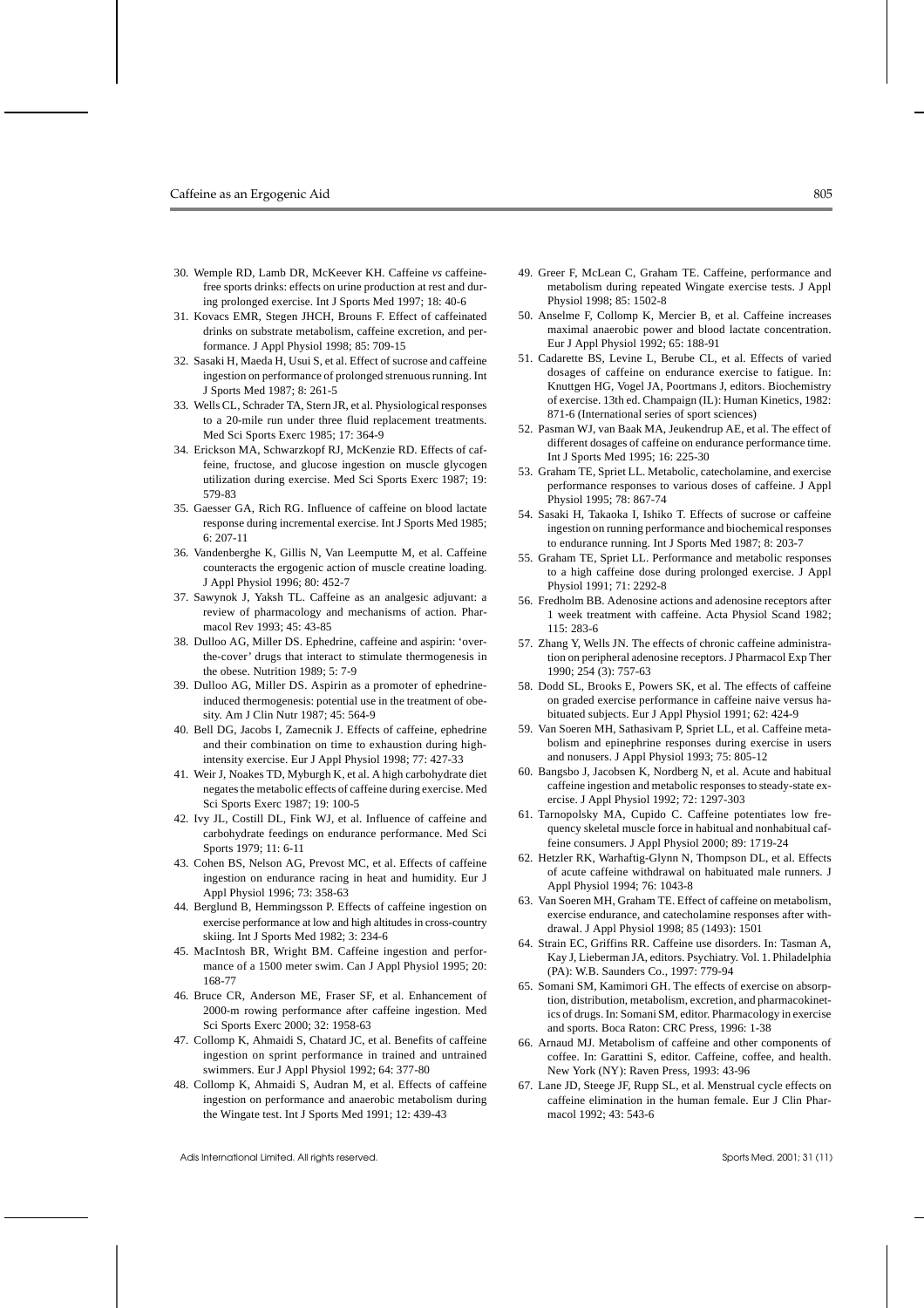- 68. Collomp K, Anselme F, Audran M, et al. Effects of moderate exercise on the pharmacokinetics of caffeine. Eur J Clin Pharmacol 1991; 40: 279-82
- 69. Kalow W. Pharmacogenetic variability in brain and muscle. J Pharm Pharmacol 1994; 46: 425-32
- 70. Mitsumoto H, DeBoer GE, Bunge G, et al. Fiber-type specific caffeine sensitivities in normal human skinned muscle fibers. Anesthesiology 1990; 72: 50-4
- 71. Carey GB. Cellular adaptations in fat tissue of exercise trained miniature swine: role of excess energy intake. J Appl Physiol 2000; 88: 881-7
- 72. Carey GB, Sidmore KA. Exercise attenuates the anti-lipolytic effect of adenosine in adipocytes isolated form miniature swine. Int J Obes 1994; 18: 155-60
- 73. Mauriege P, Prud'homme D, Lemieux S, et al. Regional differences in adipose tissue lipolysis from lean and obese women: existence of postreceptor alterations. Am J Physiol 1995; 269 (2 Pt 1): E341-E350
- 74. LeBlanc J, Jobin M, Cote J, et al. Enhanced metabolic response to caffeine in exercise-trained human subjects. J Appl Physiol 1985; 59: 832-7
- 75. Spriet LL, MacLean DA, Dyck DJ, et al. Caffeine ingestion and muscle metabolism during prolonged exercise in humans. Am J Physiol 1992; 262 (6 Pt 1): E891-E898
- 76. Mohr T, van Soeren M, Graham TE, et al. Caffeine ingestion and metabolic responses of tetraplegic humans during electrical cycling. J Appl Physiol 1998; 85: 979-85
- 77. Falk B, Burnstein R, Rosenblum J, et al. Effects of caffeine ingestion on body fluid balance and thermoregulation during exercise. Can J Physiol Pharmacol 1990; 68: 889-92
- 78. Gemmill CL. The effects of caffeine and theobromine derivatives on muscle glycolysis. J Pharmacol Exp 1947; 91: 292-7
- 79. Haldi J, Bachmann G, Ensor C, et al. The effect of various amounts of caffeine on the gaseous exchange and the respiratory quotient in man. J Nutr 1941; 21: 307-20
- 80. Asmussen E, Boje O. The effect of alcohol and some drugs on the capacity for work. Acta Physiol Scand 1948; 15: 109-13
- 81. Collomp K, Caillaud C, Audran M, et al. Influence de la prise aigue ou chronique de cafeine sur la performance et les catecholamines au cours d'un exercice maximal. C R Seances Soc Biol Fil 1990; 184 (1): 87-92
- 82. Jackman M, Wendling P, Friars D, et al. Metabolic, catecholamine, and endurance responses to caffeine during intense exercise. J Appl Physiol 1996; 81: 1658-63
- 83. Powers SK, Byrd RJ, Tulley R, et al. Effects of caffeine ingestion on metabolism and performance during graded exercise. Eur J Appl Physiol 1983; 50: 301-7
- 84. Flinn S, Gregory J, McNaughton LR, et al. Caffeine ingestion prior to incremental cycling to exhaustion in recreational cyclists. Int J Sports Med 1990; 11: 188-93
- 85. Eke-Okoro ST. The H-reflex studied in the presence of alcohol, aspirin, caffeine, force and fatigue. Electromyogr Clin Neurophysiol 1982; 22: 579-89
- 86. Jacobson BH, Weber MD, Claypool L, et al. Effect of caffeine on maximal strength and power in elite male athletes. Br J Sports Med 1992; 26: 276-80
- 87. Supinski GS, Deal Jr EC, Kelsen SG. The effects of caffeine and theophylline on diaphragm contractility. Am Rev Respir Disord 1984; 130: 429-33
- 88. Lopes JM, Aubier M, Jardim J, et al. Effect of caffeine on skeletal muscle function before and after fatigue. J Appl Physiol 1983; 54: 1303-5
- 89. Kalmar JM, Cafarelli E. Effects of caffeine on neuromuscular fatigue. J Appl Physiol 1999; 87: 801-8
- 90. Tarnopolsky MA, Atkinson SA, MacDougall JD, et al. Physiological responses to caffeine during endurance running in habitual caffeine users. Med Sci Sports Exerc 1989; 21: 418-24
- 91. Engels H-J, Haymes EM. Effects of caffeine ingestion on metabolic responses to prolonged walking in sedentary males. Int J Sport Nutr 1992; 2: 386-96
- 92. Robertson D, Frolich JC, Carr RK, et al. Effects of caffeine on plasma renin activity, catecholamines and blood pressure. N Engl J Med 1978; 298: 181-6
- 93. Hughes JR, Higgins ST, Bickel WK, et al. Caffeine selfadministration, withdrawal, and adverse effects among coffee drinkers. Arch Gen Psychiatry 1991; 48: 611-7
- 94. Ammon HPT. Biochemical mechanism of caffeine tolerance. Arch Pharm (Weinheim) 1991; 324 (5): 261-7
- 95. Evans SM, Griffiths RR. Caffeine withdrawal: a parametric analysis of caffeine dosing conditions. J Pharmacol Exp Ther 1999; 289: 285-94
- 96. Essig D, Costill DL, Van Handel PJ. Effects of caffeine ingestion on utilization of muscle glycogen and lipid during leg ergometer cycling. Int J Sports Med 1980; 1: 86-90
- 97. Graham TE, Helge JW, MacLean DA, et al. Caffeine ingestion does not alter carbohydrate or fat metabolism in human skeletal muscle during exercise. J Physiol (London) 2000; 529: 837-47
- 98. van Soeren M, Mohr T, Kjaer M, et al. Acute effects of caffeine ingestion at rest in humans with impaired epinephrine responses. J Appl Physiol 1996; 80: 999-1005
- 99. Chesley A, Howlett RA, Heigenhauser JF, et al. Regulation of muscle glycogenolytic flux during intense aerobic exercise after caffeine ingestion. Am J Physiol 1998; 275 (2 Pt 2): R596-R603
- 100. Laurent D, Scheider KE, Prusaczyk WK, et al. Effects of caffeine on muscle glycogen utilization and the neuroendocrine axis during exercise. J Clin Endocrinol Metab 2000; 85: 2170-5
- 101. Vergauwen L, Richter EA, Hespel P. Adenosine exerts a glycogensparing action in contracting rat skeletal muscle. Am J Physiol 1997; 272 (5 Pt 1): E762-E768
- 102. Anderson DE, Hickey MS. Effects of caffeine on the metabolic and catecholamine responses to exercise in 5 and 28 degrees C. Med Sci Sports Exerc 1994; 26: 453-8
- 103. Chesley A, Hultman E, Spriet LL. Effects of epinephrine infusion on muscle glycogenolysis during intense aerobic exercise. Am J Physiol (1 Pt 1) 1995; 268: E127-E134
- 104. van Baak MA, Saris WHM. The effect of caffeine on endurance performance after nonselective β-adrenergic blockade. Med Sci Sports Exerc 2000; 32 (2): 499-503
- 105. Daniels JW, Mole PA, Shaffrath JD, et al. Effects of caffeine on blood pressure, heart rate, and forearm blood flow during dynamic leg exercise. J Appl Physiol 1998; 85: 154-9
- 106. Lindinger MI, Sjogaard G. Potassium regulation during exercise and recovery. Sports Med 1991; 11 (6): 382-401
- 107. Sjogaard G. Exercise-induced muscle fatigue: the significance of potassium. Acta Physiol Scand 1990; 140: 1-63
- 108. Sjogaard G. Muscle fatigue. Med Sport Sci 1987; 26: 98-109